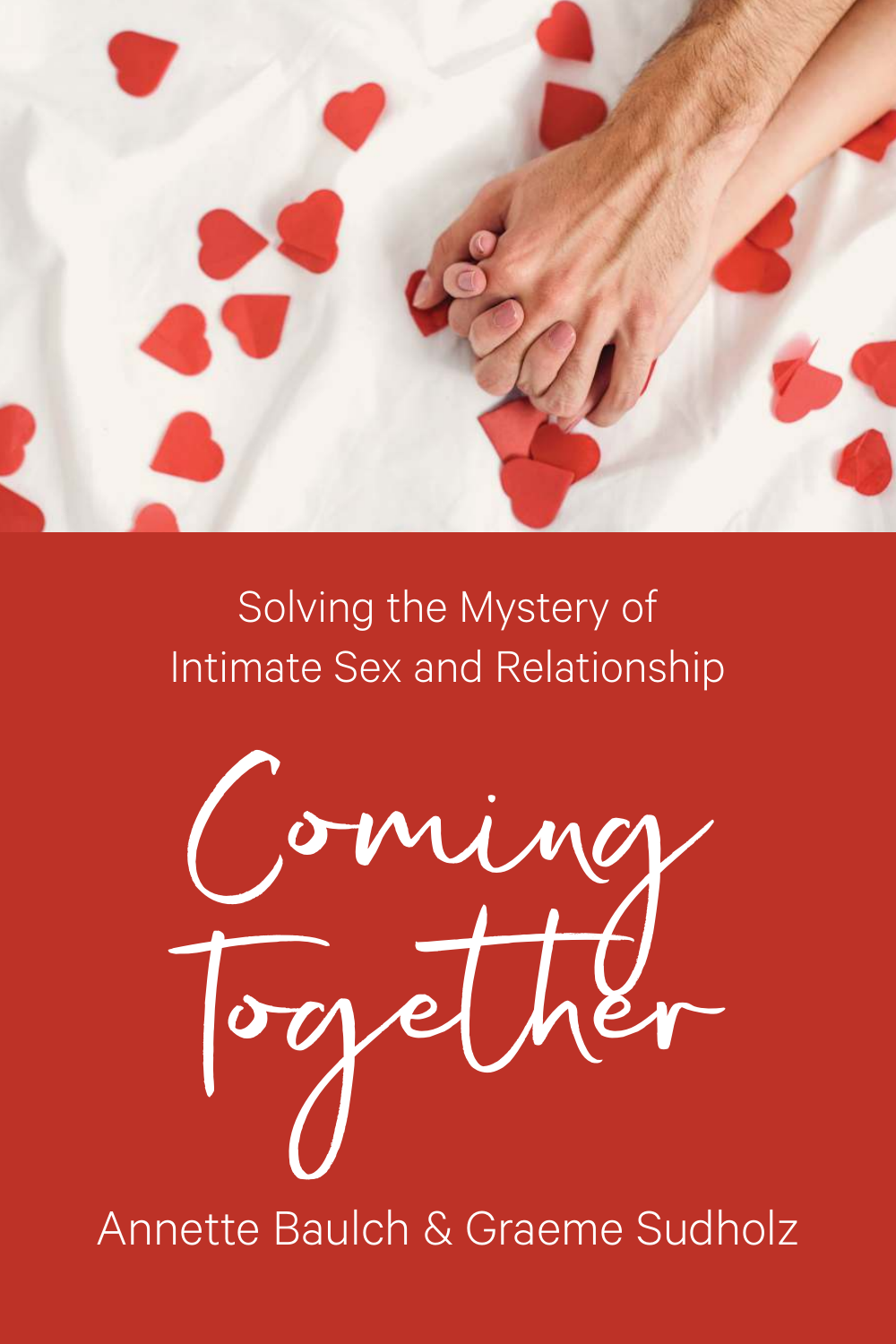## **Testimonials**

We were close to divorce, and in a last ditch effort to save our marriage. Our communication was almost non-existent (except when we were fighting). Graeme and Annette didn't give us solutions: they gave us something better. They helped us understand ourselves, and showed us how to be vulnerable again with open hearts. In doing so, they reminded us what love truly was.

#### Grant, QLD

After researching possibilities around the world, we discovered Annette and Graeme. We came to their retreat seeking to enhance the foundation of our loving and devoted relationship. We found an even deeper love; and on the last day, we shared a dream of ours in the most beautiful commitment ceremony we could ever imagine, which manifested in only a few short hours.

#### Derek and Susan, United States

I was attracted by a piece Annette wrote about sexual shame that resonated totally with my experience. It was a crack in the deep, foreboding dark I'd always felt in this area. Some light got in, and I can still feel the relief in discovering that I wasn't alone and that there was a way to change. I discovered a pride in the truth of my innate sexuality and sensuality.

#### Lizzie, QLD

I was holding myself back from a deeper, loving sexual connection with my husband. I discovered a wonderful freedom: learning to switch off from the outside world, connect in the moment and have Tantric-type experiences. I appreciate Annette and Graeme's honesty, compassion, understanding, professionalism, knowledge and experience. I also appreciated the wonderful practices they teach, and their commitment to this sacred work.

#### Marie, WA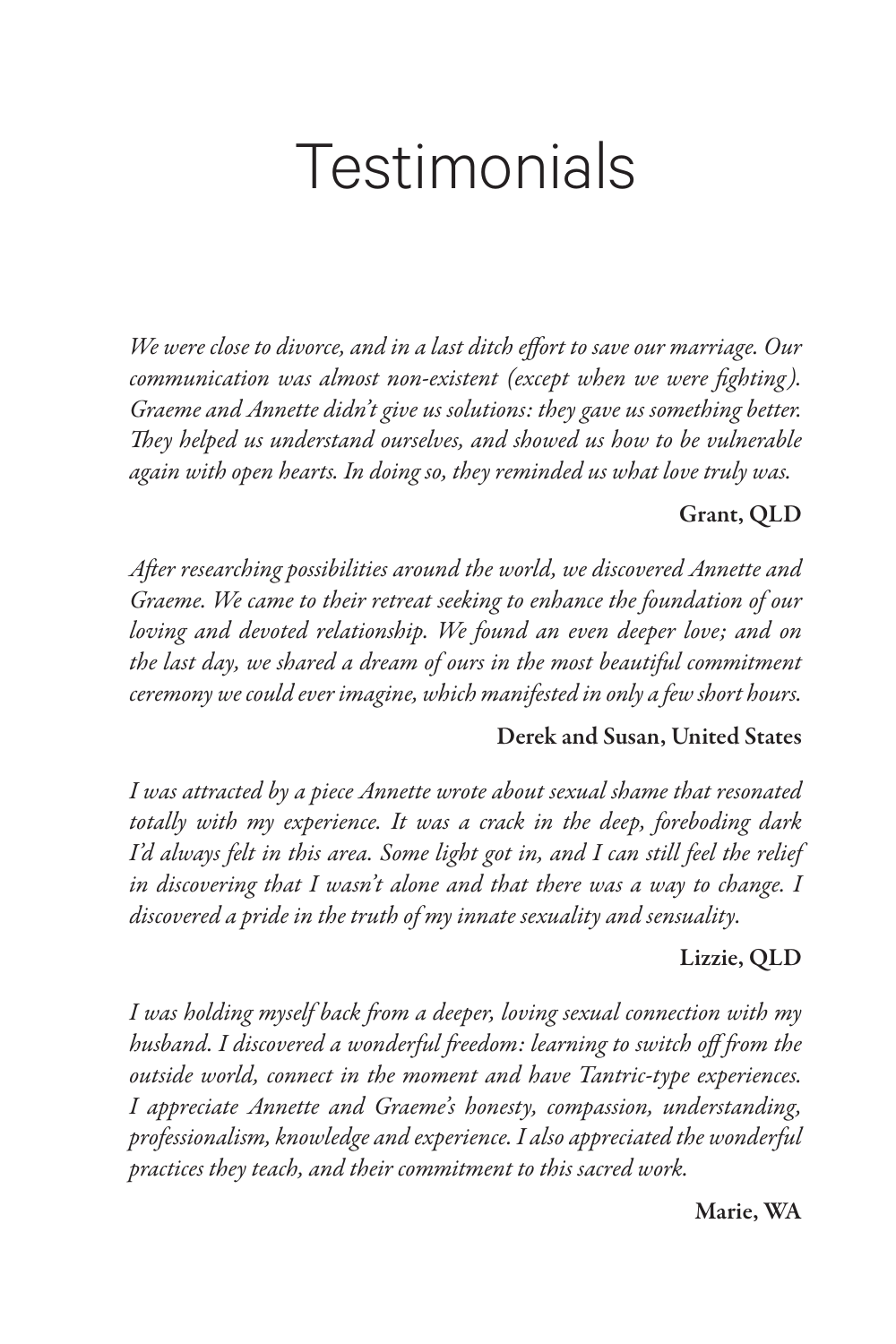I felt ashamed and embarrassed to ask for help on such a personal issue. The fear that I might be stuck forever in this space and lose my wife became so overwhelming that I chose to act. It's been a process untangling the web, but I now feel more alive and I have a greater sense of myself. With our three children now grown up, we've sold our home and are traveling around the world for 18 months. I believe we're able to do this because meaningful intimacy is now back at the centre of our relationship.

#### Greg, NSW

We'd been together for 40 years since we were 14. At 17, the pain, loss and anger of the enforced adoption of our first daughter caused us both a bitterness that we couldn't seem to shake off. It was scary putting our real selves and hurt out there, but we learned to reconnect as the young lovers we had once been; and our open communication has enhanced our relationships with our three beautiful children.

#### S & T, QLD

After 20 years and three children together, I felt I no longer loved my husband. We'd tried mainstream counselling, which didn't help, and I was desperate. Annette and Graeme were very 'real' people, which made it easy for each of us to work with them. Now, ten years later, my relationship with my husband is stronger than ever, as is my relationship with myself. We've learned the benefits of being vulnerable with each other, which opens our hearts and leads to blissful lovemaking.

#### Bernadette, NSW

My partner had just moved to Jakarta for work, and we were trying to find a way to keep connected whilst apart. My concern, believing everything significant must be subject to scientific analysis, was that this seemed far too New Age-y for my tastes,. However, we took your New Age teachings; and with them have consistently achieved intimacy despite the distance. Therefore, as applied to us, the woo-woo works!

#### KG and DW, Indonesia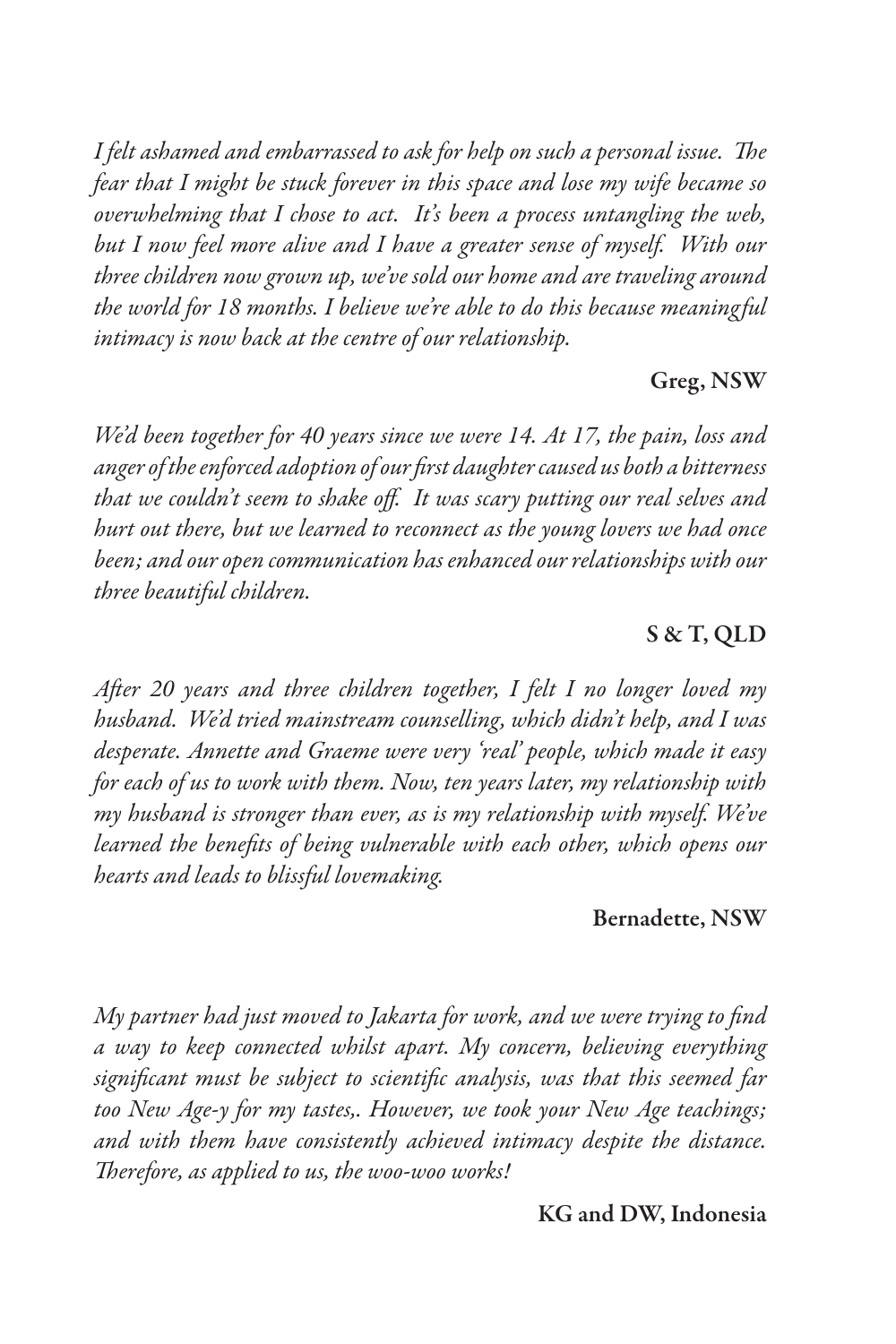After 14 years of marriage, all of our issues had risen, putting us into crisis. We took a leap of faith by investing in ourselves, and we're very glad that we did. Writing down our priorities in the relationship is something we still revisit regularly, over two years later. We have so many fond memories of our time with Annette and Graeme, but deeper than that is the memory that we actually did it  $-$  we prioritised our relationship enough to take that step.

#### M & L, Australia

Our 20-year relationship was strained to near breaking point due to differences in libido and attitudes to sex. It took an enormous amount of courage for my husband and I to enrol in work we thought would be extremely alternative. The benefits we've gained have been beyond our greatest expectations, resulting in a deepening and strengthening of our relationship from the sexual right through to the spiritual.

#### Robyn, NSW

We both felt a bit stuck and didn't know how to get out of our rut. I have now truly come to appreciate how much my wife means to me, and how much more I could have been doing to help our relationship. I have had quite a few lightbulb moments, not only in my relationship but also as a man who wants to look after his family, contribute to society, and so much more. Annette and Graeme have played a huge role in that.

#### Lee, SA

We had fallen apart on every level; and sadly, it had been years since we had actually been 'making love'. After attempting to do everything I could to 'fix' the marriage myself, I was asking for a divorce. At this point, my husband finally agreed to get some outside help. Annette and Graeme's wholistic approach felt like the best fit for us. They are incredibly authentic humans who showed me that the real relationship lies with 'me' and 'me'.

Carmen, NSW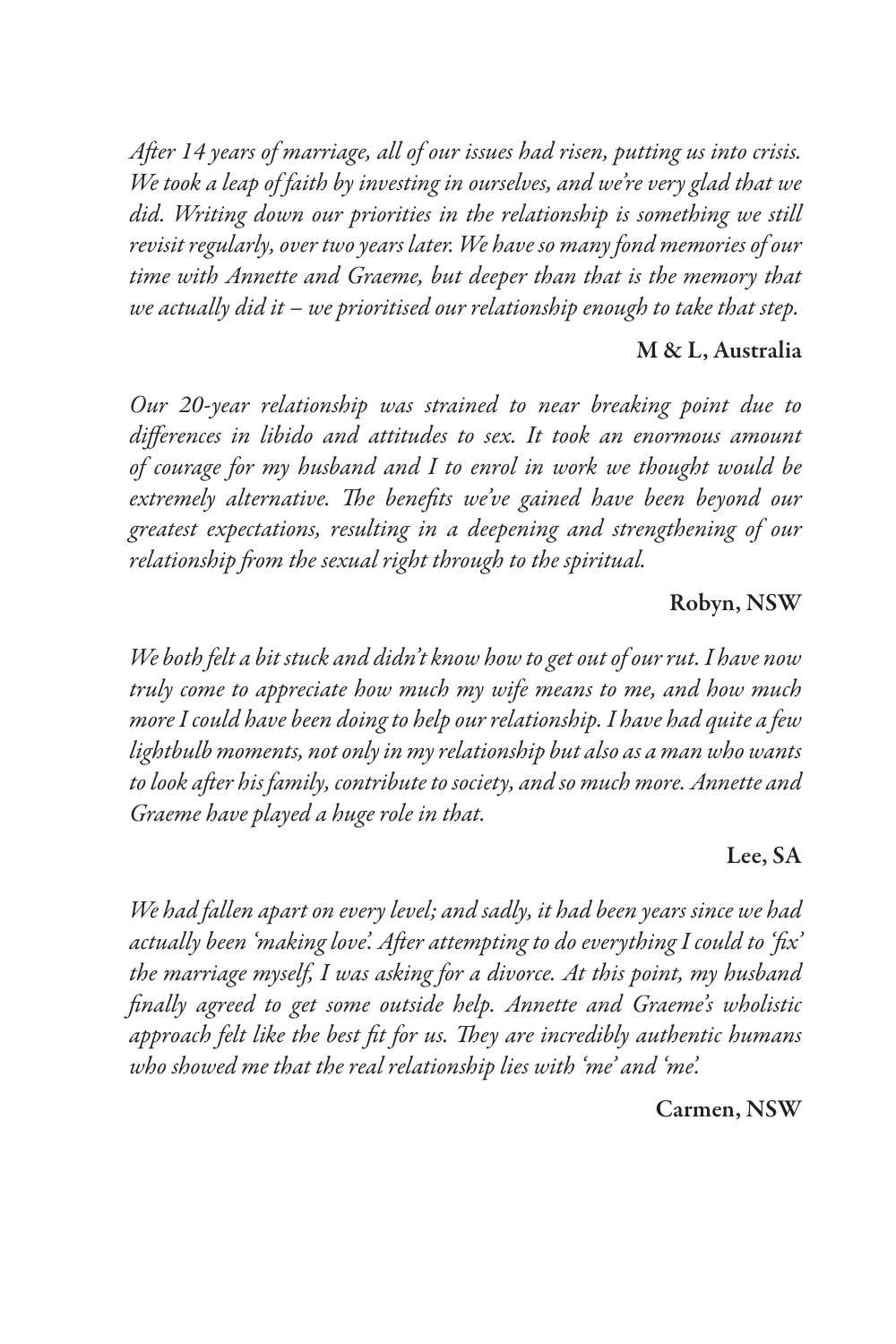For all those who feel the longing…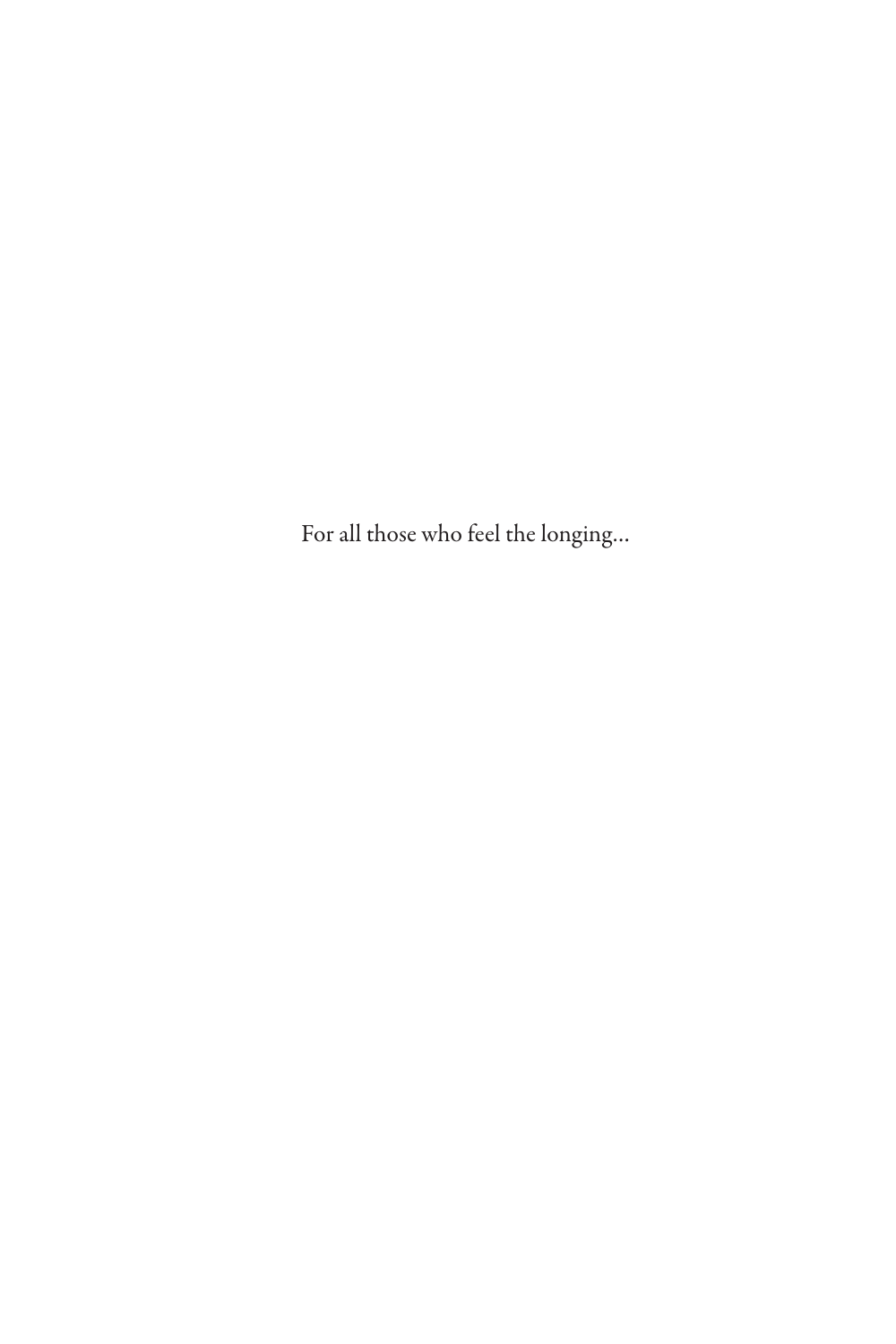## Acknowledgements

#### Our clients have helped to make this book a reality

We're extremely grateful to our clients, who've opened themselves to exploring intimate relationship in unique and vulnerable ways that have left us awed and humble. Without them, this book wouldn't be possible.

Getting real with each other is about the scariest thing we can do as human beings, yet time after time our clients have gone to their depths and come through into greater love and understanding.

#### We're grateful to ourselves as well

In this book, Graeme and I have thrown our relationship under the microscope and explored all areas of ourselves in order to learn the art of relationship and make it relevant to everyday reality. We want to recognise ourselves for having the courage, naivety and willingness to choose and stay on our path.

For, just like our clients, we have moments when we want to pull our heads under the covers and take all the possible theories about relationship and stuff them where the sun don't shine. Yet after retreating, we always seem to find a way to come back into ourselves and into each other.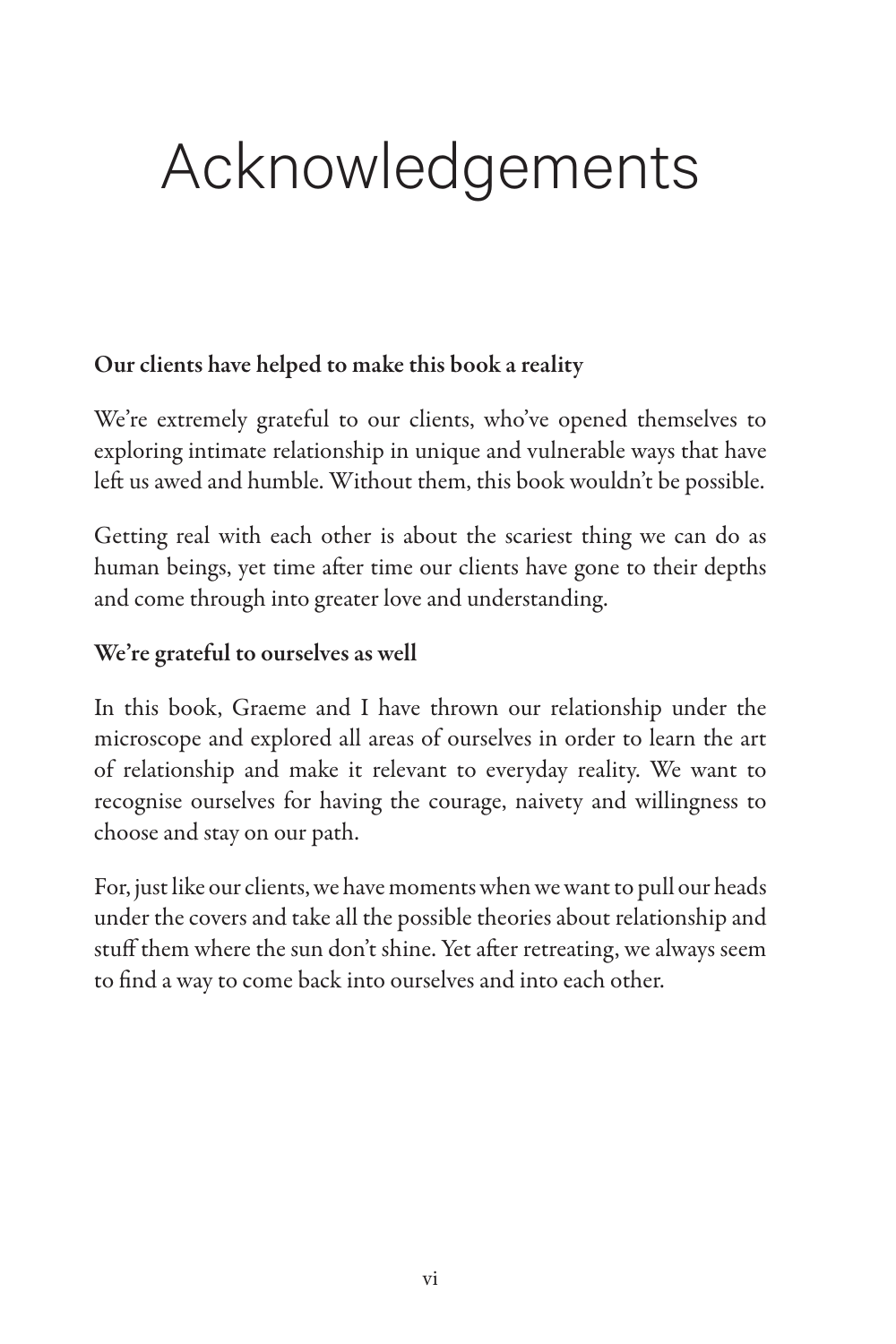# Coming Together

Solving the Mystery of Intimate Sex and Relationship

Annette Baulch & Graeme Sudholz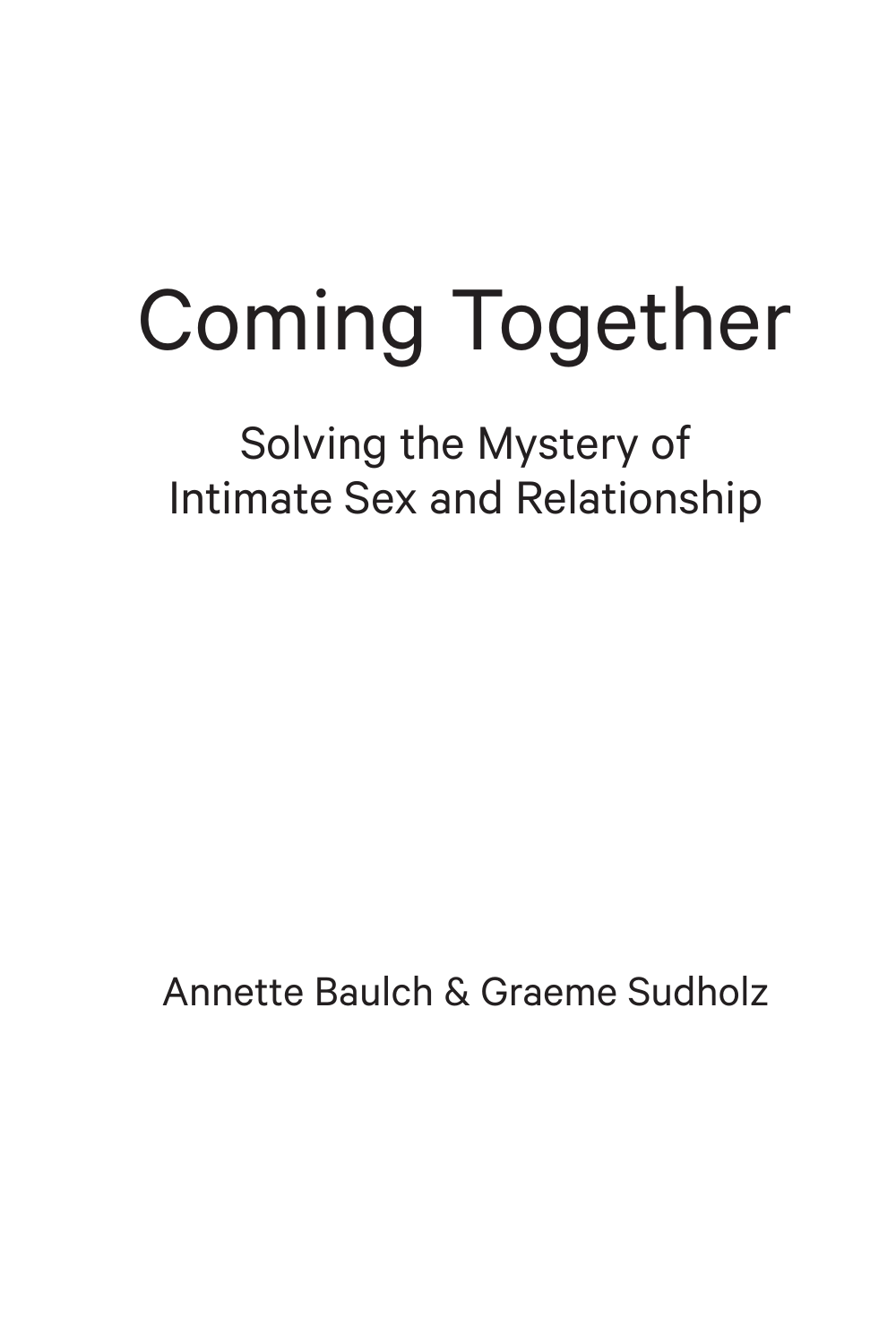Coming Together: Solving the mystery of intimate sex and relationship Author – Annette Baulch and Graeme Sudholz

Copyright © Oztantra 2018

www.oztantra.com info@oztantra.com

This book is sold with the understanding that the authors are not offering specific personal advice to the reader. For professional advice, seek the services of a suitable, qualified practitioner. The author disclaims any responsibility for liability, loss or risk, personal or otherwise, that happens as a consequence of the use and application of any of the contents of this book.

The client stories we mention are composite stories of real-life people in order to maintain their confidentiality and our integrity. Our own stories are definitely ours!

All rights reserved. This book may not be reproduced in whole or part, stored, posted on the internet, or transmitted in any form or by any means, electronic, mechanical, photocopying, recording, or other, without permission from the authors of this book.

Editing and design by AuthorSupportServices.com

National Library of Australia Cataloguing-in-Publication Authors: Annette Baulch & Graeme Sudholz Title: Coming Together Edition: First ISBN: 978-0-6481146-0-4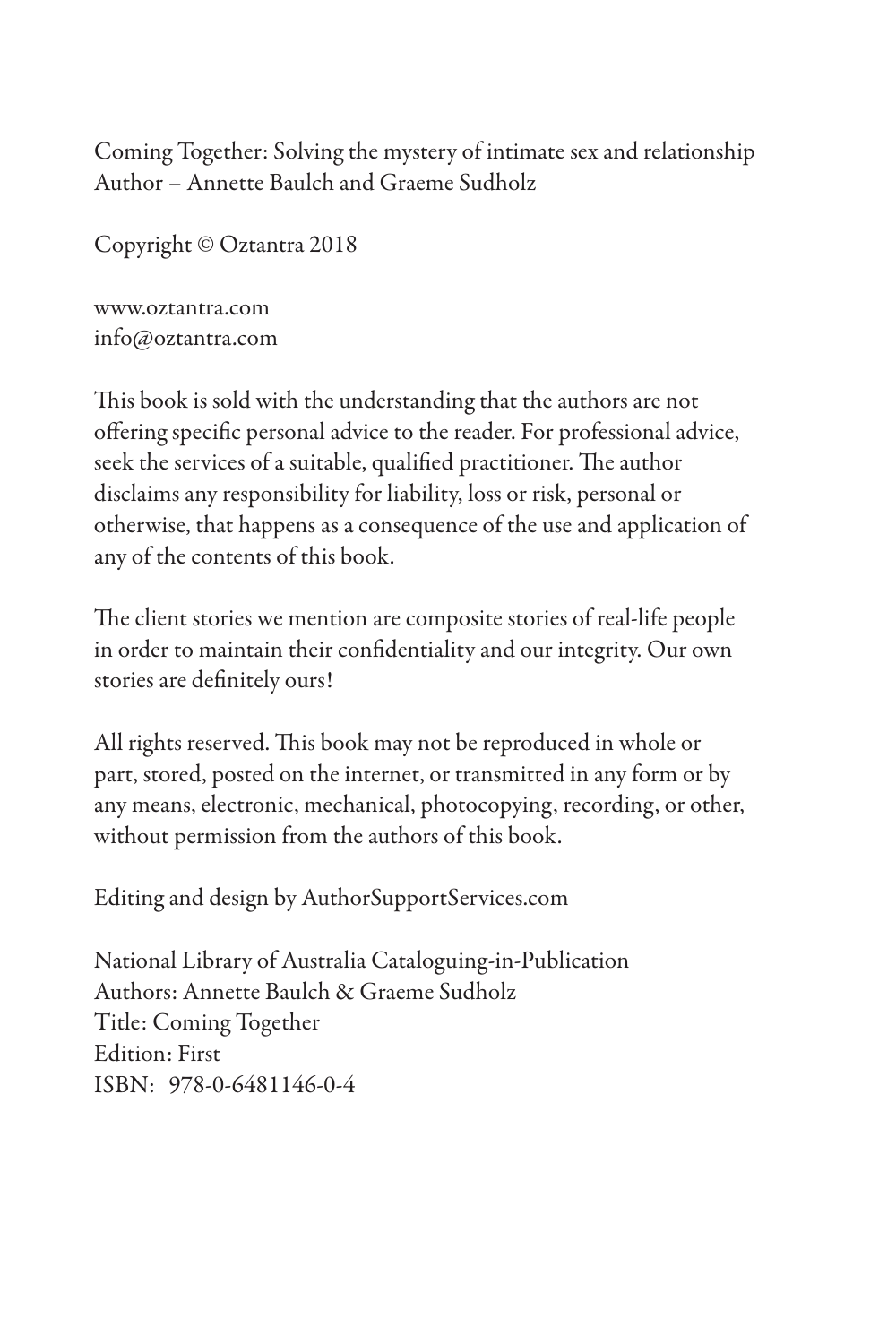## Foreword

Relationships have the capacity to take us to the heights of ecstasy to the depths of disappear, they can break us down and they can open us up, they can lead us to pain or be a catalyst for growth. For such an important aspect of life it is amazing that we don't receive any formal training at school.

I am blessed to have had the opportunity to discover, explore and teach the wonders of heart-centred relationships in my 26 years conducting Emotional Intelligence Trainings, coaching couples around Australia, and the world, and in my 20 years journeying with my beautiful wife Susan which is as passionate, connected and loving as ever, today.

It is inspiring to see two of my students go on to demonstrate such commitment to heart centred relationships as Annette and Graeme. I have had the privilege of watching them translate their own healing journey into a passionate way of living and service to others. And I have witnessed their great courage and commitment to be willing to show up and engage with each other in a climate of honesty, curiosity and kindness to themselves and each other. They have demonstrated not just a strong devotion to their truth, and each other, but also to love.

Annette and Graeme are the real deal. Having grown up in the country, they are down to earth and straightforward. They demonstrate great integrity by living what they teach. They teach a down to earth, practical and inspiring approach to creating and maintaining passionate, loving relationships. They are a bright beacon in a world where much sexual exploration gets lost in self-indulgence and fantasy that ultimately strands us in a quicksand of delusion, disappointment and separation.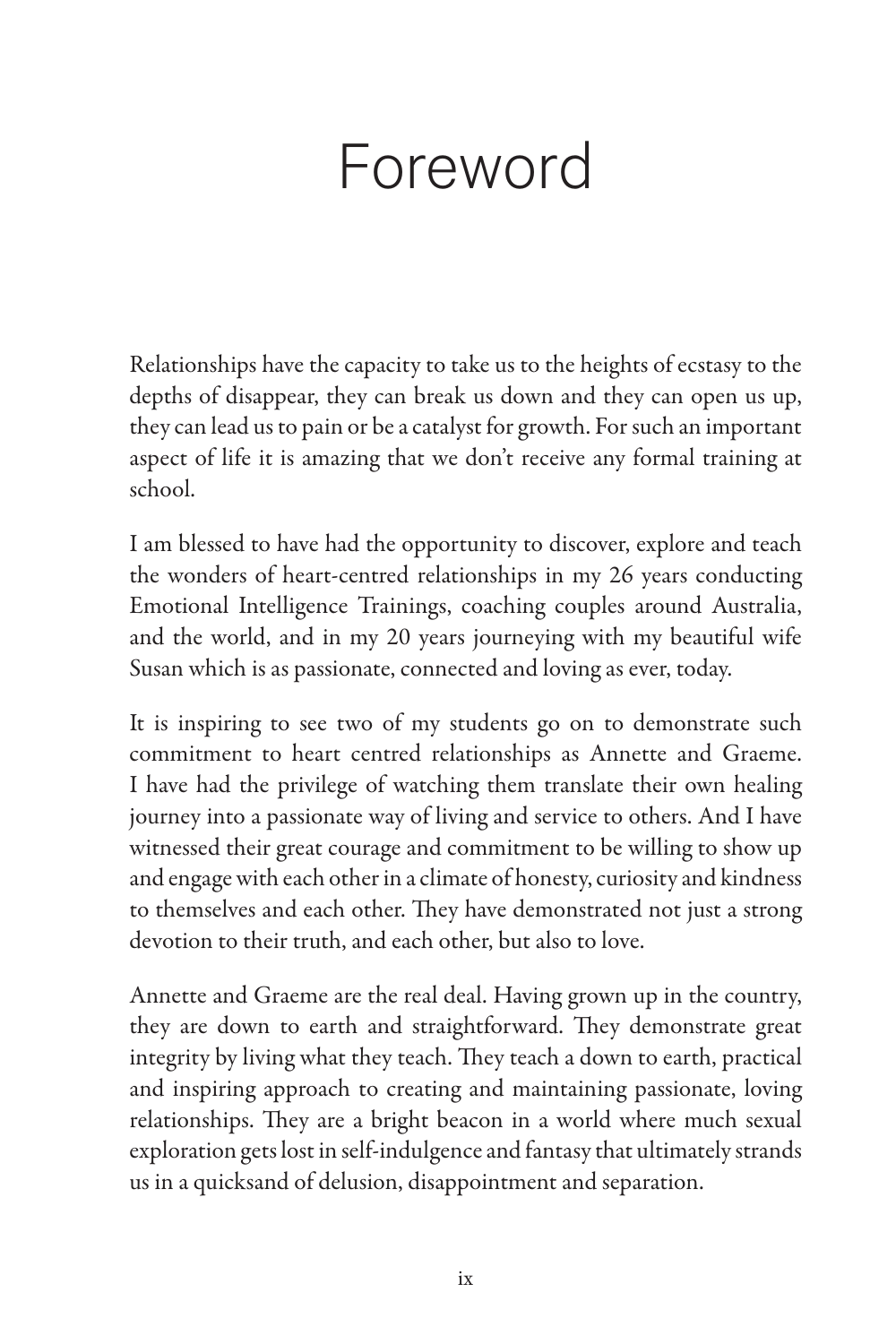Humans are social animals. We have evolved in relationships personal and social. We all long for the experience of comfort, connection, companionship and fulfilment that deep abiding love promises. And yet so many people struggle to realise this possibility.

There probably has never been a tougher time in history than now to create and sustain a passionate, loving relationship.

Nothing kills love like stress. Stress and anxiety levels are at an all time high. We live in a world of increasing demands and expectations where everything is speeding up and we are under mounting pressure to perform and achieve.

As well as the pressures of modern life we have countless demands our attention. The Internet, emails, digital TV, work and social demands are constantly pulling us out of relationship.

All these demands on us draw us out of relationship, not just with our partner, but also with our self. It is too easy to go on autopilot and begin to live as a machine, just going through the motions, not really connecting to others and not really feeling what is happening within us.

As well as this, we live in a world of increasing independence. With women's liberation came the freedom for women from the dependence on men for a stable income. Now women can generate their own livelihood. Women no longer need men to provide for them. This has created a shift in the balance of power in a relationship to equal. People now question: "How do I relate to my partner now, as an independent being?", "How do we get on the same page and form a team without compromising my independence or losing my self in the relationship?"

Plus our culture has an increasing 'disposable' attitude. Whereas a chest of drawers, or a desk would be passed down through generations, now we see piles of broken cheaply built furniture on the sidewalk heading for the tip. This short-term view of things has resulted in the tendency to dump a relationship if it starts to struggle, rather than working on restoring it.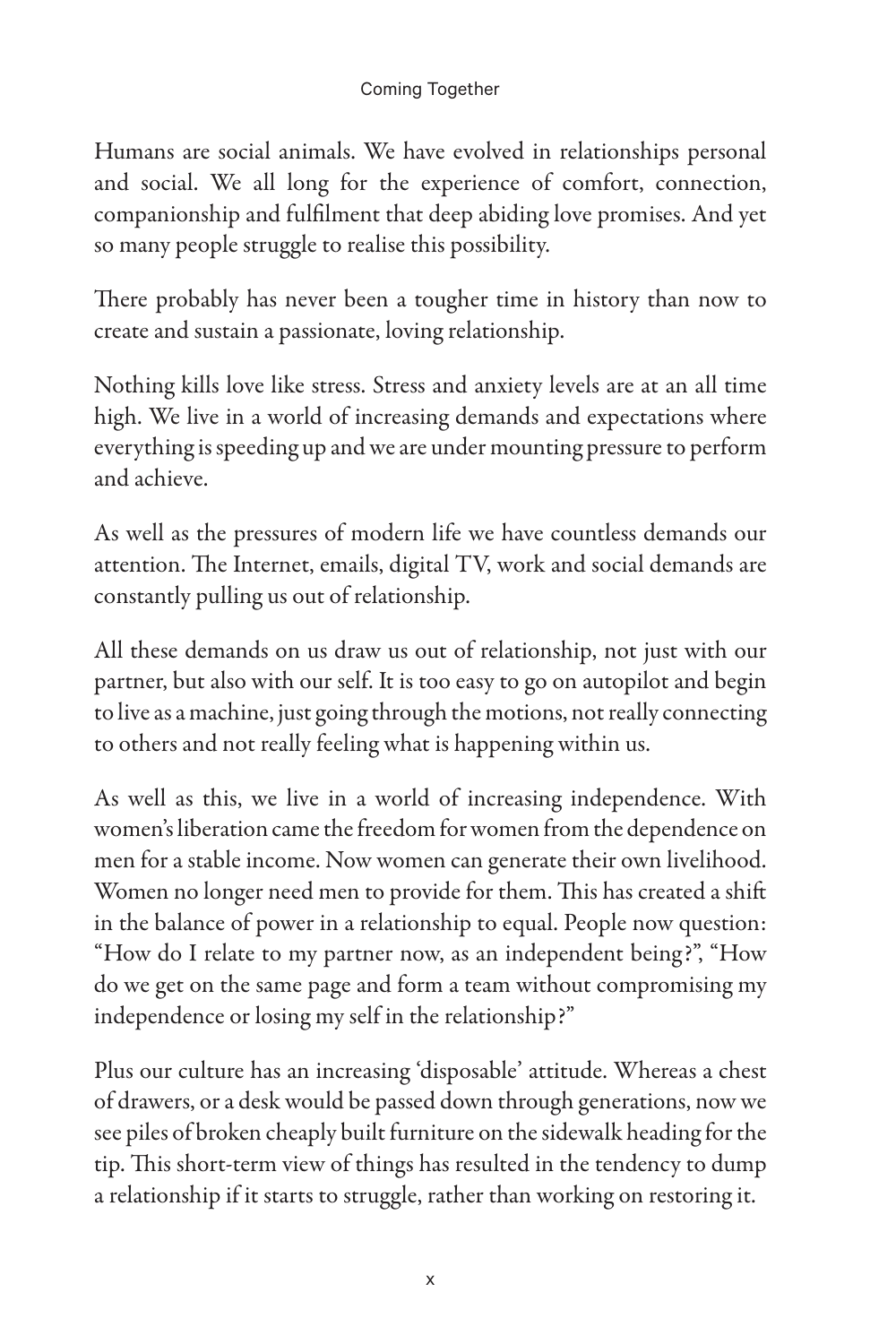#### Foreword

It is not surprising that our intimate relationships are under strain. It seems that our relationships are the easiest to put on hold while we try to cope with the avalanche of demands on us. But putting our relationships on hold could lead to an even bigger catastrophe – the loss of those we love. The breakdown of the very reason why we work so hard and strive for the good life: to enjoy quality time with our beloved family.

More and more there is a gap opening up, not just in our relationships but also within us. In our haste to get things done we are losing touch with the tender, vulnerable, sensitive part of our self. Many people are feeling a kind of emptiness, soullessness that is being expressed as a loss of meaning and passion in life. 80% of people do not feel passionate about the work they do. Relationships are coming apart all over the place. Couples with young families are struggling to keep their relationship with each other alive, professional couples are drawn out of intimacy by corporate demands. Too often empty nesters look at each other as strangers and wonder where the love went.

We all long for and fear that state of intimacy in which we dissolve into one. So we open up and then close down, we come in close and then run away. Each time we do we weaken the foundation on which loving relationships are built: our commitment to each other. As the commitment weakens we withdraw more quickly when painful and difficult situations arise. This leaves us creating more and more unresolved hurt and more and more caution and armouring.

What we lack are the skills and understanding and self-awareness to be our self fully, to connect deeply, to heal hurt, to unite sex and intimacy and to celebrate love.

Thank goodness Annette and Graeme have written this lovely book. In it you will find a clear and straightforward path for traversing the landscape of relationships and coming home to love.

The first step on this path is coming into relationship with our self. The depth of any relationship is dependant on the depth of relationship we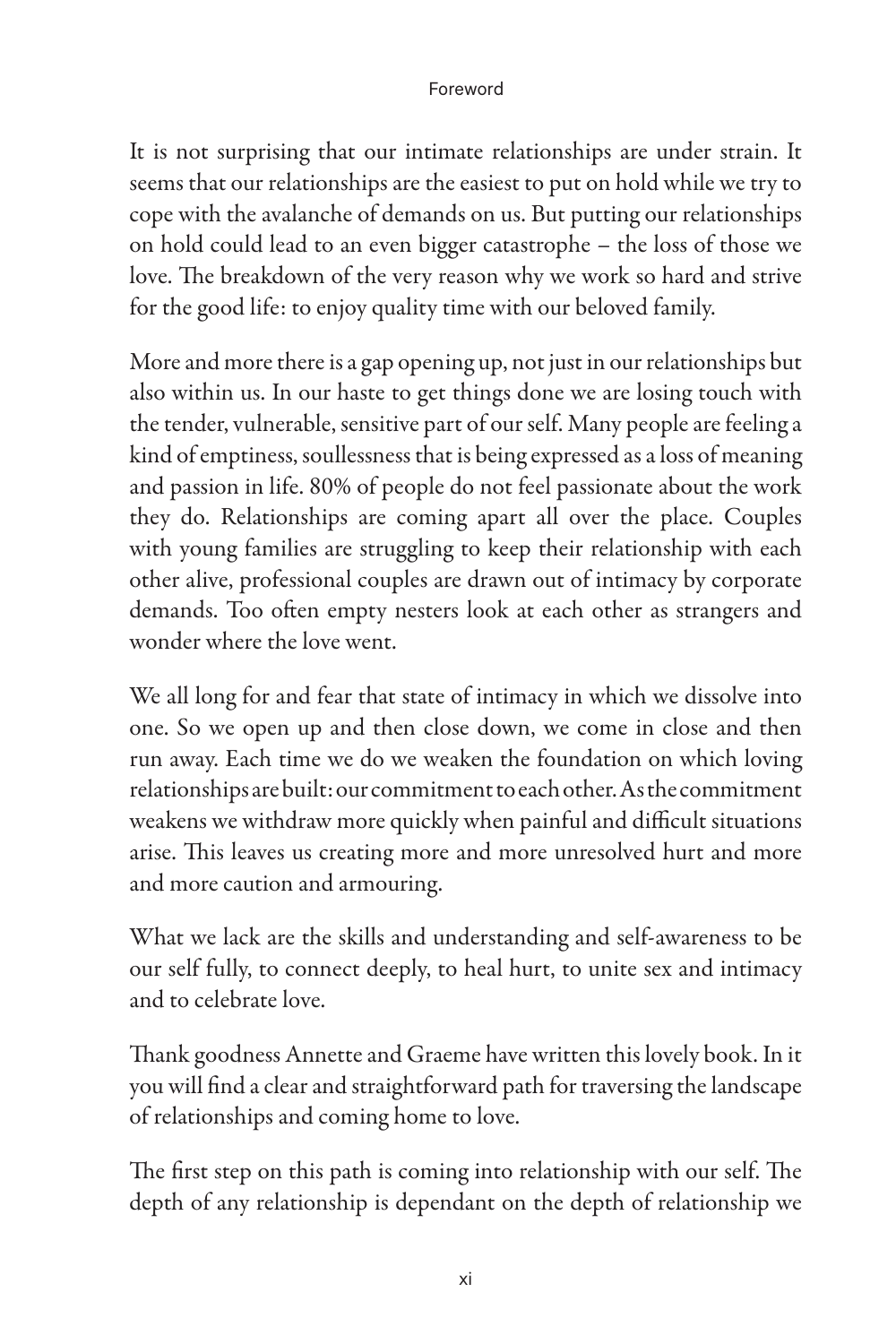have with our self. How can you connect more deeply to someone else (and they to you) if you are not present and connected to yourself first? The exciting new relationship paradigm not only allows us to be our self, it actually depends on us showing up in our authenticity. To have a rich and fulfilling relationship that blossoms with time we need to be able to recognise our fears, angers and grief, and manage and express these feelings with responsibility and vulnerability. Equally important is to learn to feel and express our pleasure, passion and vitality in our relationships. If we do all this, our experience becomes the way to creating deep connection and aliveness in our relationship. This book outlines a simple and reliable A, B, C three step process for tuning in to where we are and what is going on for us.

The next step on the journey is into intimacy with another. We like to think of intimacy as: In-to-me-see. Intimacy is dependant on our selfawareness and our willingness to risk really showing up and revealing our tender inner world to another. To do this takes a great sense of safety and trust in our partner. They too must have the skills and abilities to be present with us, receive, respond and validate what we are feeling in a way that encourages us to continue to go to depth and not shuts us down. In a clear and simple way Annette and Graeme lay out the ground rules for engaging deeply in relationships.

Having built a foundation of intimate loving connection Annette and Graeme focus on celebrating loving relationships through our sexuality. They guide us with gentleness, humour and sensitivity through what has been for many a painful landmine of shame and broken dreams. They articulate the differences that men and women experience in their approach to and experience of sexuality. This helps us to deepen our understanding of our self and have greater patience and tolerance to support and nurture our partner. They give clear and simple instructions on exercises for sexual healing.

This book is a guide for us to return our sexuality to its natural innocence, beauty and proper expression of love in intimacy. Many of the potholes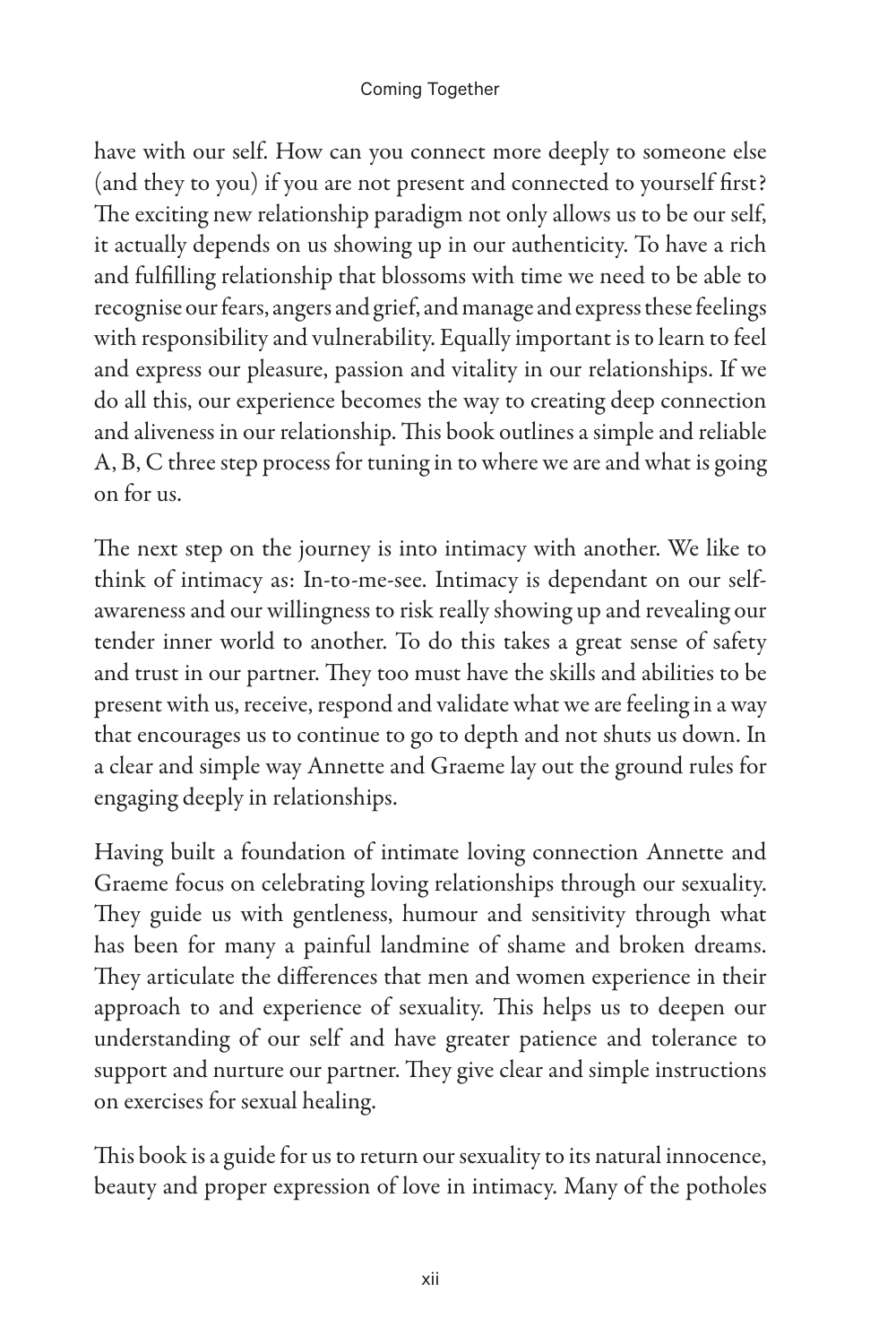#### Foreword

on the path to spiritual lovemaking are identified and solutions presented in ways that are gentle, non-shaming and encouraging.

Unlike many books on Love and Sexuality Annette and Graeme share in detail their own struggles and triumphs this helps us to feel more OK about our own personal challenges in our relationships. The wisdom shared here has come from Annette and Graeme's own personal experiences of sexual union in a committed relationship. Committed relationships offer us the container to go to depth because they provide the safety to take the risk of showing up in honesty, passion and vulnerability. To be able to work through difficult, awkward and even hurtful feelings until a place of harmony and reconnection is established.

I honour their desire to make the world a more open hearted and loving place. This book will help you to open your heart and live your life fully. Enjoy.

Kind Regards, Nicholas de Castella Director, Institute of Heart Intelligence W: www.eq.net.au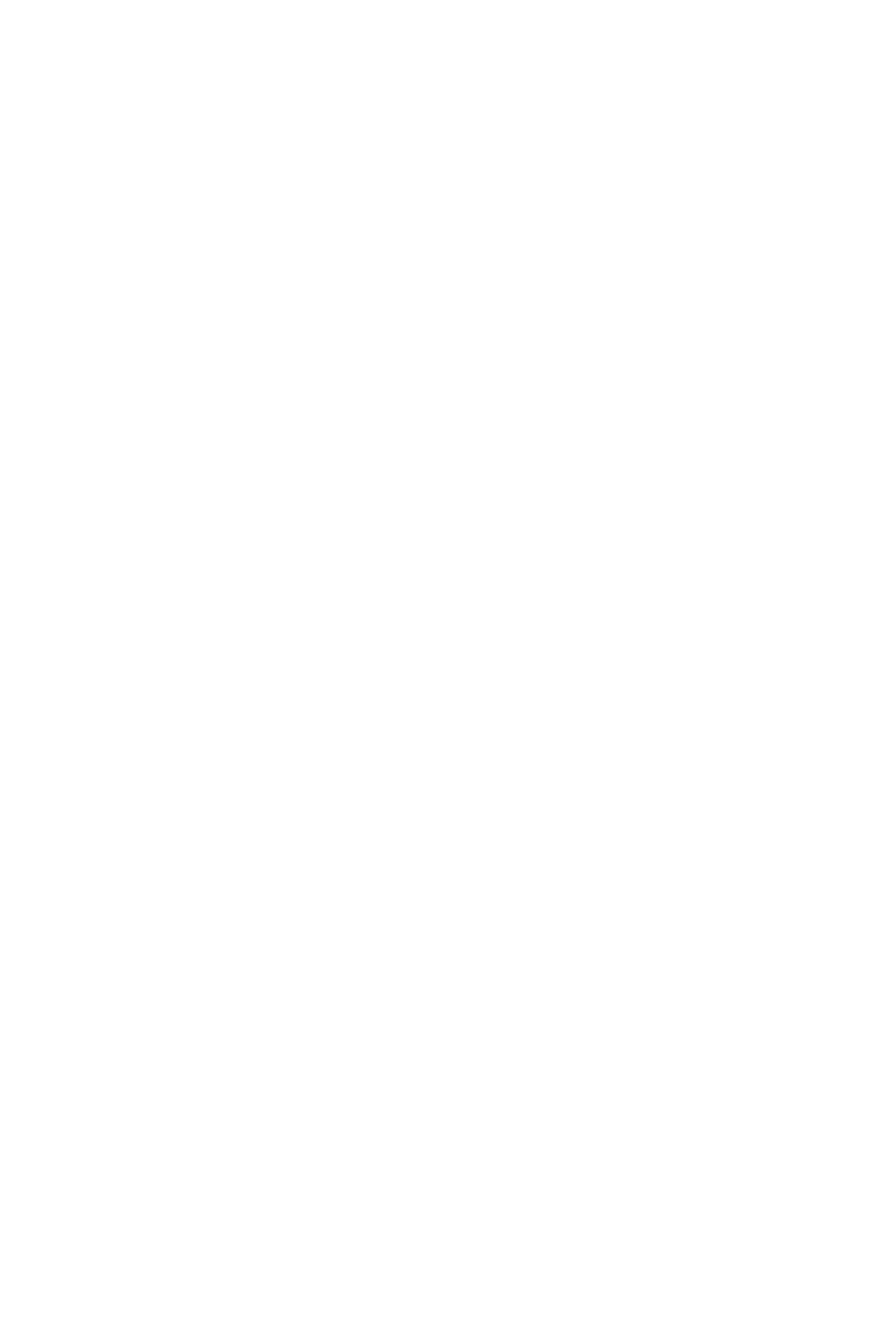## Preface

In a world where less and less is held sacred, Annette Baulch & Graeme Sudholz have a passion for awakening the world to the full potential of committed intimate relationships.

They've developed a framework for exploring relationship, intimacy and sexuality at a multi-dimensional level in a way that's profound, yet straightforward. Their work is clear, non-judgmental, real and inspiring – kind of like themselves. Because of the depth of their own journey, Annette and Graeme aren't afraid to be upfront about subjects that have most of us cringing in our seats. And their matter-of-factness then allows us to become more comfortable in our own skins.

Their own relationship began in 2001 at an emotional intelligence workshop where both of them were trying to learn why their former marriages had ended. Annette (then a nurse) says that meeting Graeme (then a farmer) was like, "stepping into a hurricane," because he "lives his life at a level of intensity that both challenges and excites me". Meanwhile, Graeme says that Annette has "taught me – and continues to teach me – who a woman is and what she's really capable of ".

Many personal development workshops later, the couple somehow discovered Tantra: an ancient eastern philosophy about living life (including sex) as an art that they've explored and adapted to their own learnings. Making the shift from a traditional rural life of farming and nursing to being world-class relationship counsellors and workshop facilitators has been a huge one, as you can imagine (or maybe you can't). It has also taught them the skills they bring to you here.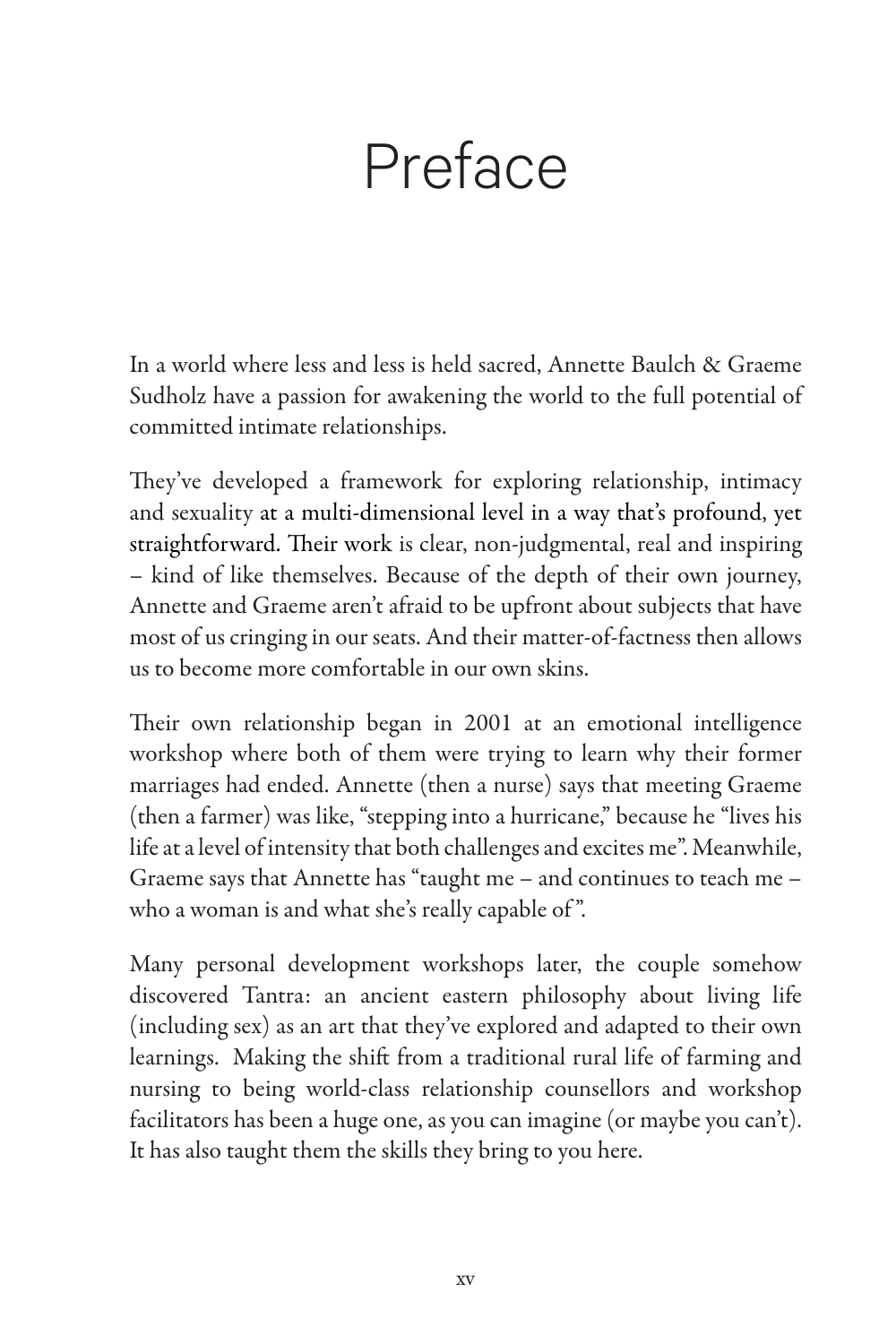#### Some words from Annette

This book has ultimately come about through a little 'feeling magic' of my own. One day, I found myself feeling overwhelmingly depressed at how badly my relationship of 20 years was going. How could it be this hard when both of us were giving it everything we knew? Maybe we didn't really love each other? I knew this wasn't true, but love just didn't seem to be enough, even *with* a couple of counsellors helping to fix our problems.

That relationship eventually ended, and seeking to learn from my mistakes, I was lucky enough to find some great teachers. Gradually, learning stopped being about 'fixing' myself, and instead became a process of self-love and healthy exploration of life, relationship and feeling. I learnt about the place in me where love, trust, courage, empathy, compassion, gratitude and many other qualities necessary for real relationship (and life) arise. After so many years of suffering, it felt like magic.

During this time I tentatively moved into a new relationship with my current partner Graeme, and was that ever a whole new world! But amazingly, many of the exact same struggles started arising as in my previous relationship. I slowly learnt the truth of what was happening – that a relationship (of any kind) is ultimately about how I'm being in my relationship with myself. In other words, I needed to 'do relationship' from inside me.

Along the way I discovered a fascination with sex (because this also lives inside me), and its mysterious power. It took me many years to learn just how powerful sexual feelings are, and how they can either be the biggest gift or the biggest hurt in any intimate relationship.

This is the basis of my story. Magic, sex and discovering my sense of self have led me into my life's work. Alongside Graeme, I now support couples and individuals in finding their own unique relationship roadmap for a relationship first with *themselves* and then with their significant other.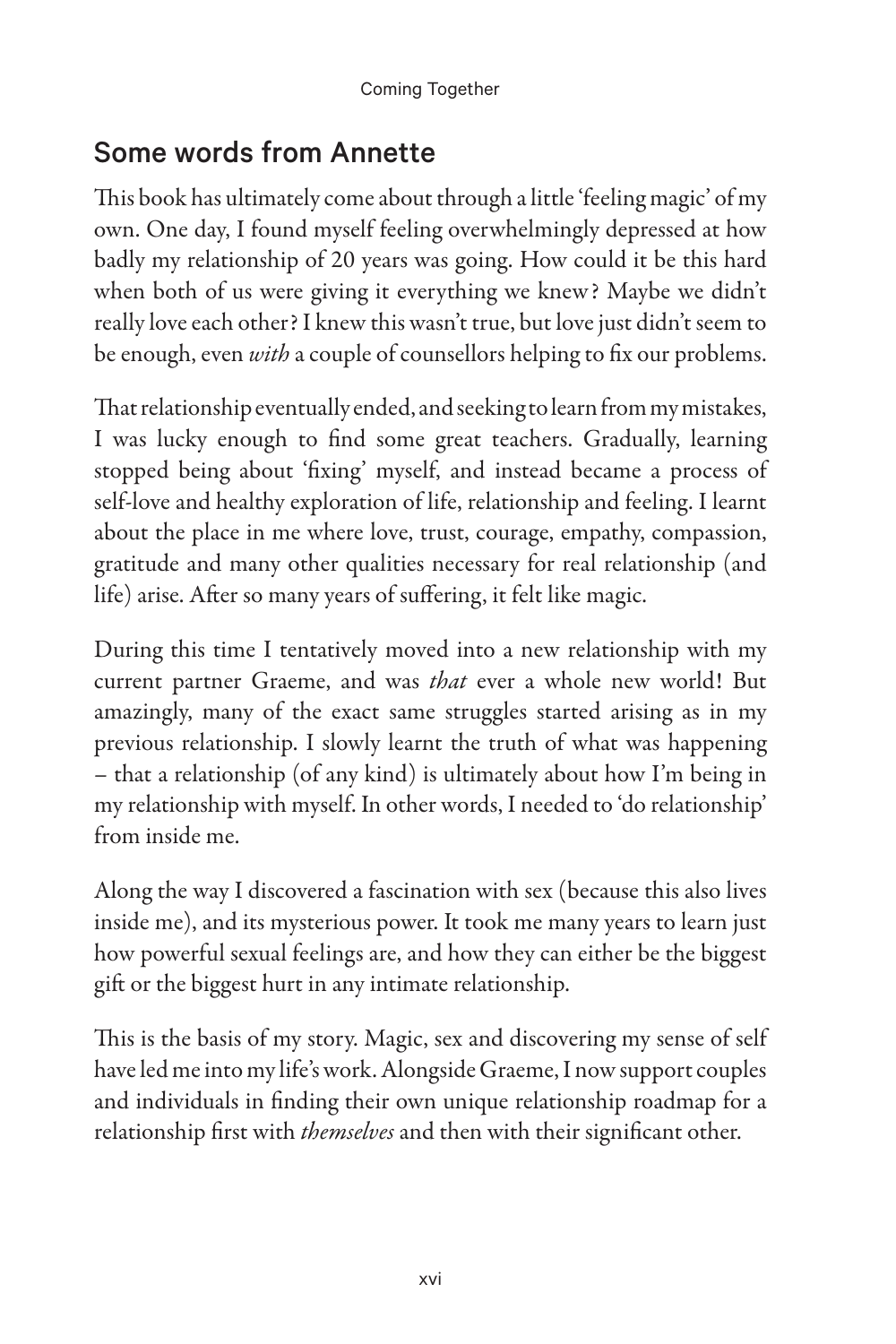#### Some words from Graeme

I remember standing in front of the workshop of my successful farm in late 1996, looking around at all I'd achieved, yet feeling empty and bitterly disappointed. I'd lost my direction. I was a father and husband, but totally clueless in understanding myself, let alone knowing how to be in relationship.

Because of this, my marriage ended, which was the catalyst that exploded me out of my complacency. The months following my separation were a very dark and scary time. I was lucky to have caring friends who supported and 'pushed' me into the personal development workshop where I first met Annette.

Here the lid came off everything I'd bottled up my whole life, and I realised I had some serious work to do on myself. My greatest fear was "Take the farm out of the boy, and who am I?" I measured my self-worth in material achievements, attaching very little – if any – value to self-awareness. It wasn't until eventual bankruptcy and total financial annihilation hit me that the penny finally dropped.

In my relationship with Annette, we both chose to go full-on into this work. We did every workshop we could find, sharing our lives and our passion together. I soon realised the importance of healthy sexuality, and how I'd limited mine as a result of early childhood experiences. I also really began to understand and appreciate the gift of being in a committed relationship where personal growth is encouraged and supported, especially in developing happy, healthy intimate longevity.

Along the way, I've met many people who've all had one thing in common: emotional stuff. And I discovered that what makes the difference in successful relationships is choosing to do something about that emotional stuff. It's a choice that we all have.

This book is Annette's 'baby', and during her process of writing it, I've stopped and taken stock of exactly what I've achieved for myself. Getting to know myself better since that time of desolation feels like a worthwhile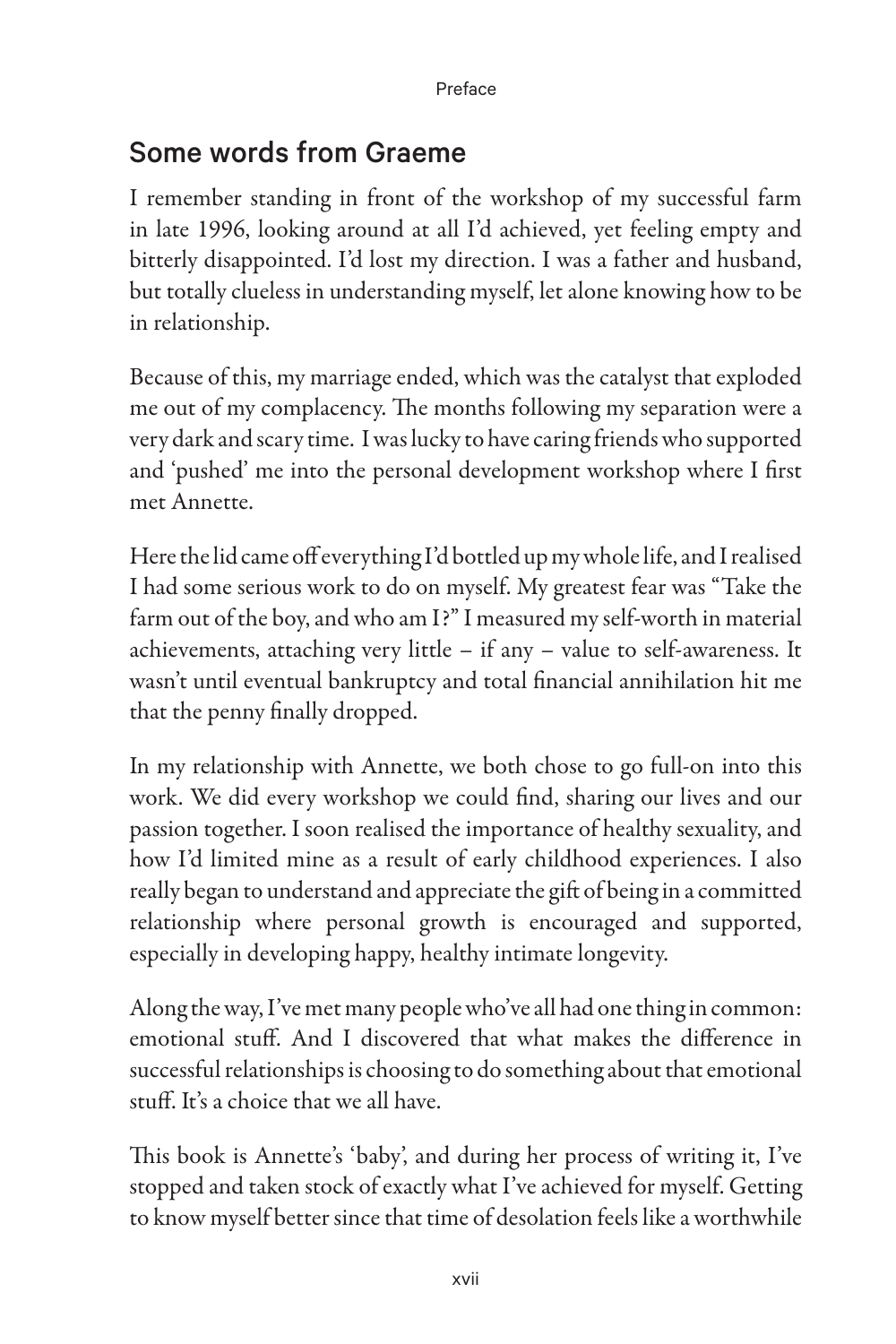achievement, and one I share with others who are challenged by life – even if there's no tractor or paddock in sight any more. (Although I do still indulge my fetish for driving 'big yellow Tonka toys'.)

## How to get the most out of this book

This book contains lots of information about a very personal and intense subject. (The 4 years it's taken to write it has felt like doing our own personal Phd). Our suggestion is to take in as much as you need at any one time, then keep coming back to it when you're ready for more. There are some parts that may take more than one reading, for what they're appealing to lies beyond your ordinary thinking mind. Use it as a resource for when you want some affirmation, inspiration or answers to a challenge. You can delve as lightly or as deeply as you desire for there is enough on offer here to last you a lifetime!

### This book is about doing

Knowledge and understanding are very helpful tools, but they're NOT the lived experience. As Mahatma Gandhi said, "Knowledge gained through experience is far superior and many times more useful than bookish knowledge." Because of this, we offer a minimal amount of scientific data in this book (though we do refer to people who do offer it). Instead, we focus on your experience (and reflecting on these experiences). So become your own experimenters and find your own solutions to your unique relationship challenges. We support you by offering a range of different activities so you can find you own combination.

To bring in something new and break old habits, you need to take action. Give yourself permission to get it wrong: even if you make mistakes, you'll always learn something – and this is much, much better than doing nothing. Simply reading this book won't help your relationship like doing something about it will! So, read the book and then practice, practice, practice, learning something new each time.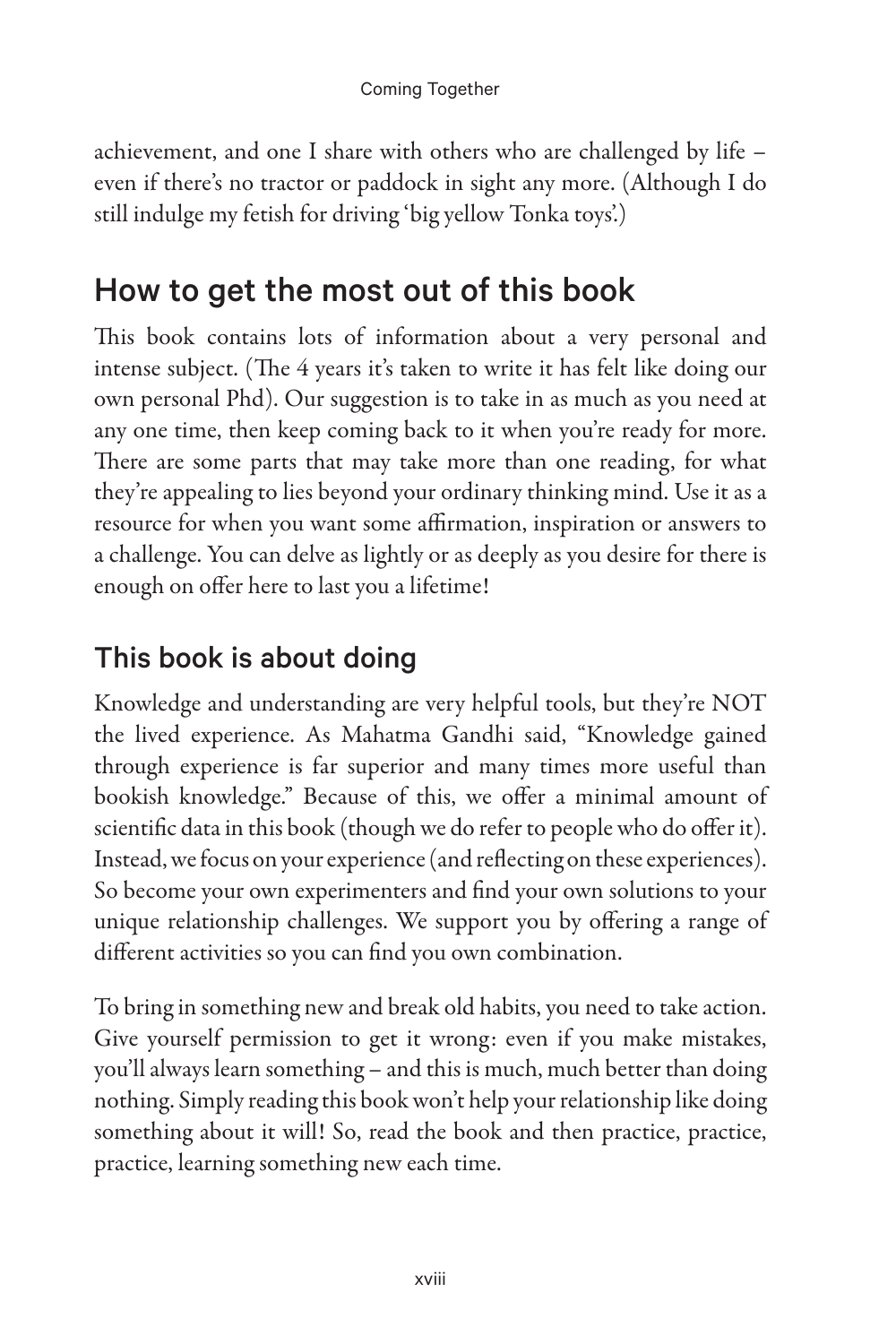## A couple of final words about this book

This book is a unique document covering some of what Graeme and I have learned about relationship (the bits that are suitable for printing!) As we've said, much of it is based on our own personal experience, our clients' experiences, reading hundreds of books and learning from other professionals.

Because we started out as two very mainstream folk the people who've been attracted to our work have mostly been of a similar ilk (although we've met many and varied other people along the way). This means that we most often talk from a male/female relationship dynamic – it's where our experience is based. It *doesn't* mean that we don't accept or value people and relationships of all types, be they cis-gender, transgender, gay, lesbian, queer, asexual or questioning. Nor does it mean that this book won't be able to help people outside of male/female relationships: much of what we cover is just about being human.

And because this book includes sexuality we need to talk about genitals, which brings us a dilemma. People are very different in how they relate to this part of their bodies, including the names they give them. As we can get into trouble whichever way we choose to describe genitals – whether in functional, poetic or common slang terms so we've chosen to use the words which are most familiar to us. We invite you to substitute your own.

Additionally, it's important to mention that Graeme and I wrote this book together. But then, when we got it to the editing stage, we realised that if we only ever used the word 'we' to talk about ourselves, it quickly got confusing for you as a reader. It became ambiguous as to whether any given 'we' meant us specifically, or human beings in general.

Because of this, you'll often see us use the words 'Graeme and I'. That's just for clarity, and doesn't mean Graeme was any less involved in writing the book than Annette was.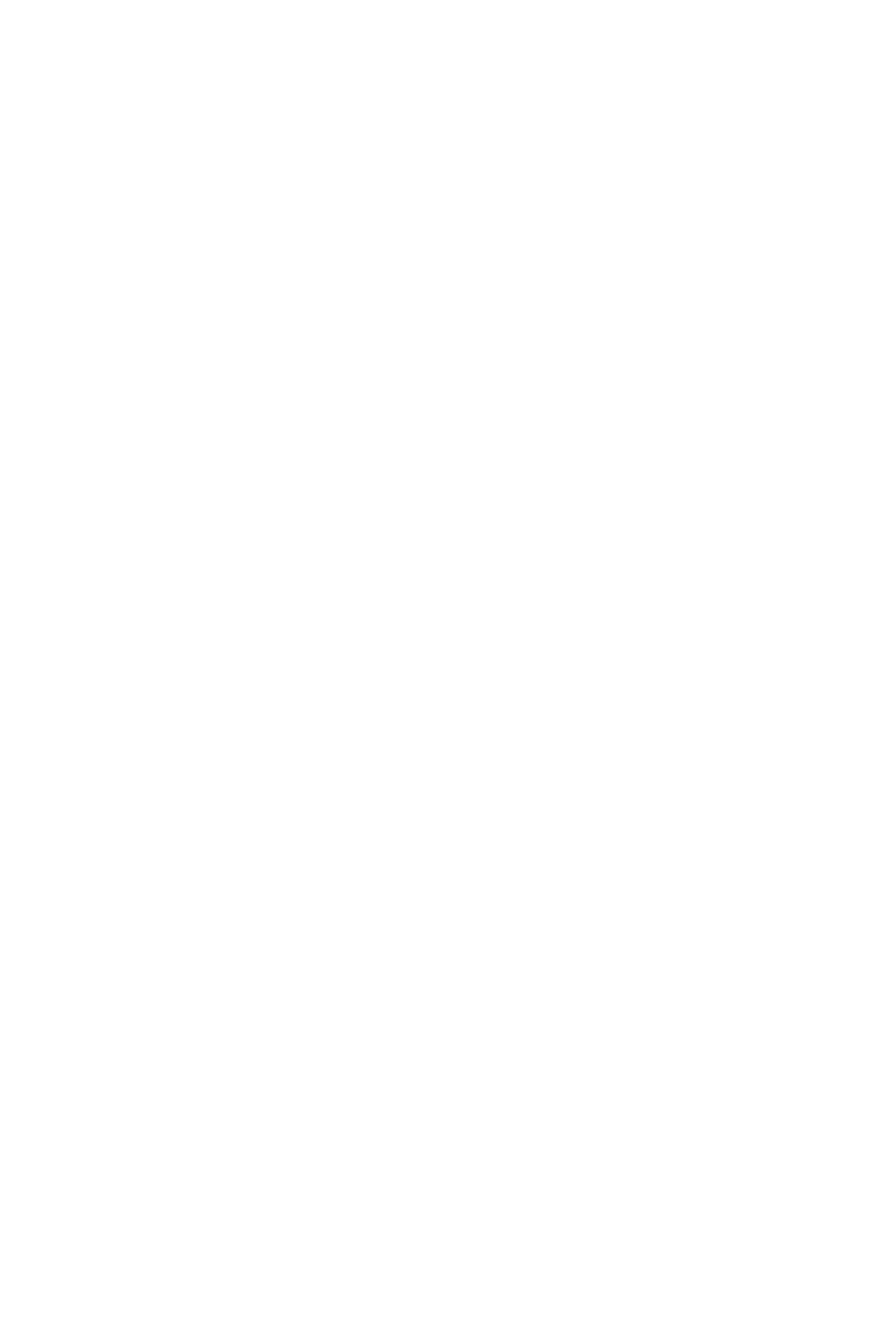## **Contents**

| 1.1 |                                                           |  |
|-----|-----------------------------------------------------------|--|
| 1.2 |                                                           |  |
| 1.3 |                                                           |  |
| 1.4 | Learning to Feel (and Yes, There's a Reason for It)25     |  |
| 1.5 | Vulnerability: The Blessing and Curse of Intimacy 32      |  |
|     |                                                           |  |
| 2.1 |                                                           |  |
| 2.2 |                                                           |  |
| 2.3 | The Nature of Mind and the Games that it Plays  58        |  |
| 2.4 | The Longest, Most Worthwhile Journey from the Head to the |  |
|     |                                                           |  |
|     |                                                           |  |
| 3.1 |                                                           |  |
| 3.2 |                                                           |  |
| 3.3 |                                                           |  |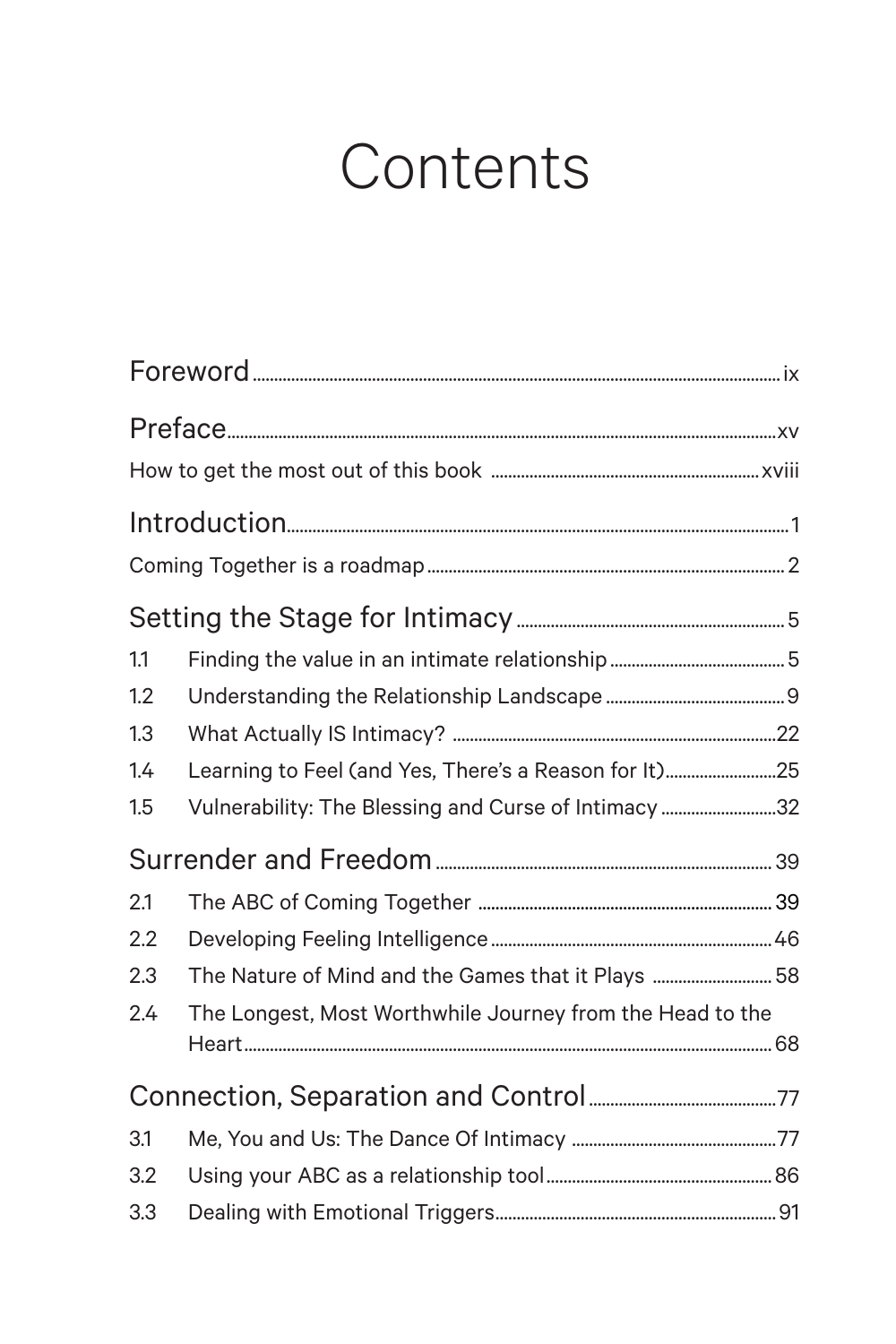| 3.4 |                                                            |  |
|-----|------------------------------------------------------------|--|
|     |                                                            |  |
| 4.1 |                                                            |  |
| 4.2 |                                                            |  |
| 4.3 |                                                            |  |
| 4.4 | Yes, You are Fascinating: Your Beliefs, Values, Needs and  |  |
| 4.5 | The Importance of Inter-Generational Boundaries135         |  |
|     |                                                            |  |
| 5.1 | Otherwise known as the finer art of the shit fight  141    |  |
| 5.2 |                                                            |  |
| 5.3 |                                                            |  |
| 5.4 |                                                            |  |
|     |                                                            |  |
| 6.1 | Activities to Shift Your State When You Get Stuck 181      |  |
| 6.2 |                                                            |  |
| 6.3 | The Ultimate Art of State Change: Dissolving Your Ego  191 |  |
|     |                                                            |  |
| 7.1 |                                                            |  |
| 7.2 | Sex - What's in it For Me as a Woman? (by Annette)  209    |  |
| 7.3 | Actually, Men DON'T Want Just Sex (by Graeme)235           |  |
|     |                                                            |  |
| 8.1 |                                                            |  |
| 8.2 | Mmmm Turn Your Volkswagen Into A Ferrari!288               |  |
| 8.3 |                                                            |  |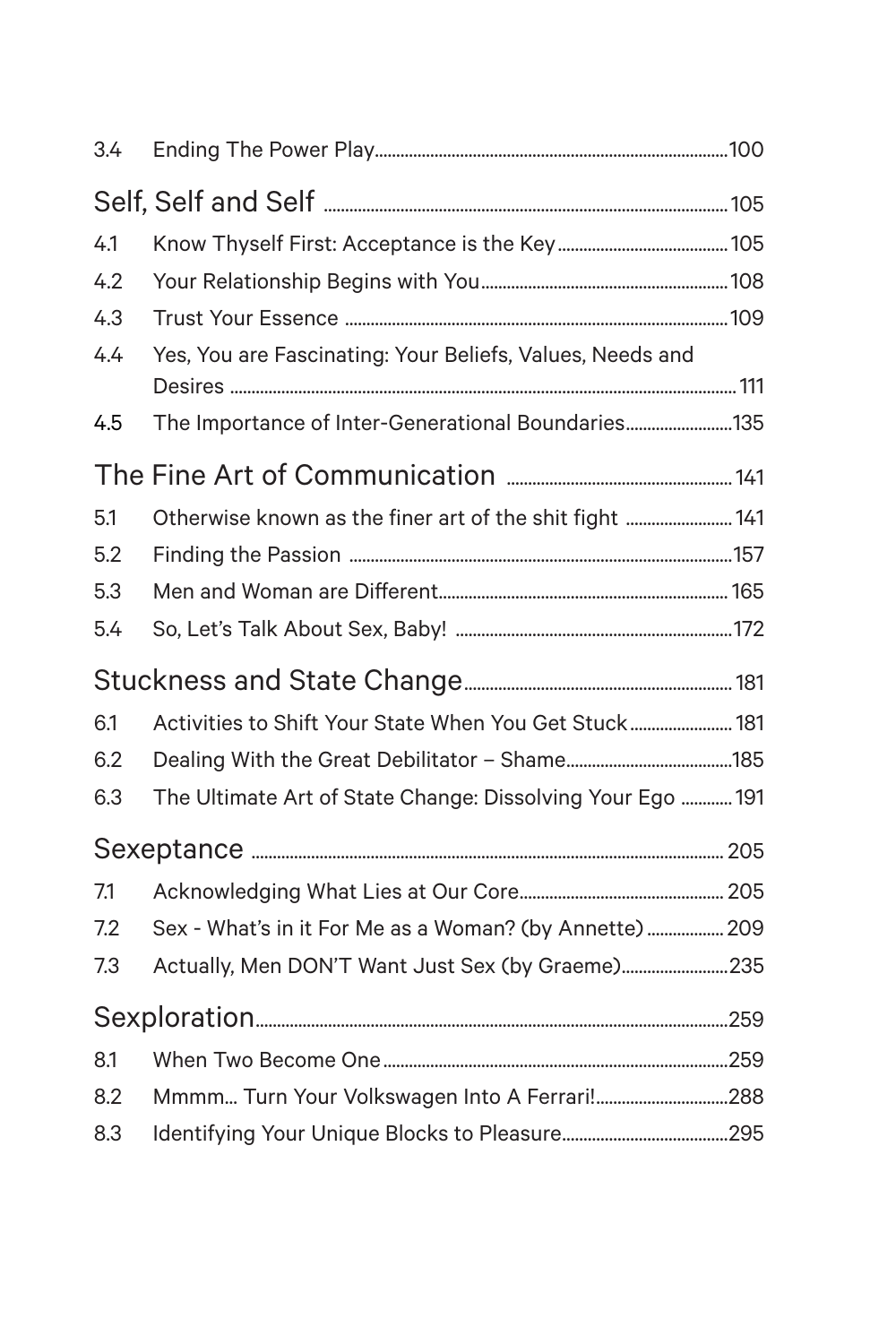| 9.1  |                                                           |  |
|------|-----------------------------------------------------------|--|
| 9.2  |                                                           |  |
|      |                                                           |  |
| 10.1 |                                                           |  |
| 10.2 |                                                           |  |
| 10.3 |                                                           |  |
| 10.4 | Monogamy, Screwing Around, Open Relationships and         |  |
|      |                                                           |  |
| 11.1 |                                                           |  |
| 11.2 | The Differences between Men and Women in Love 366         |  |
| 11.3 | The Hidden Person Inside of Us Worthy of Our Love371      |  |
| 11.4 |                                                           |  |
|      |                                                           |  |
| 12.1 |                                                           |  |
| 12.2 |                                                           |  |
| 12.3 |                                                           |  |
| 12.4 | Signs You're Creating a Sacred, Intimate Relationship 405 |  |
|      |                                                           |  |
|      |                                                           |  |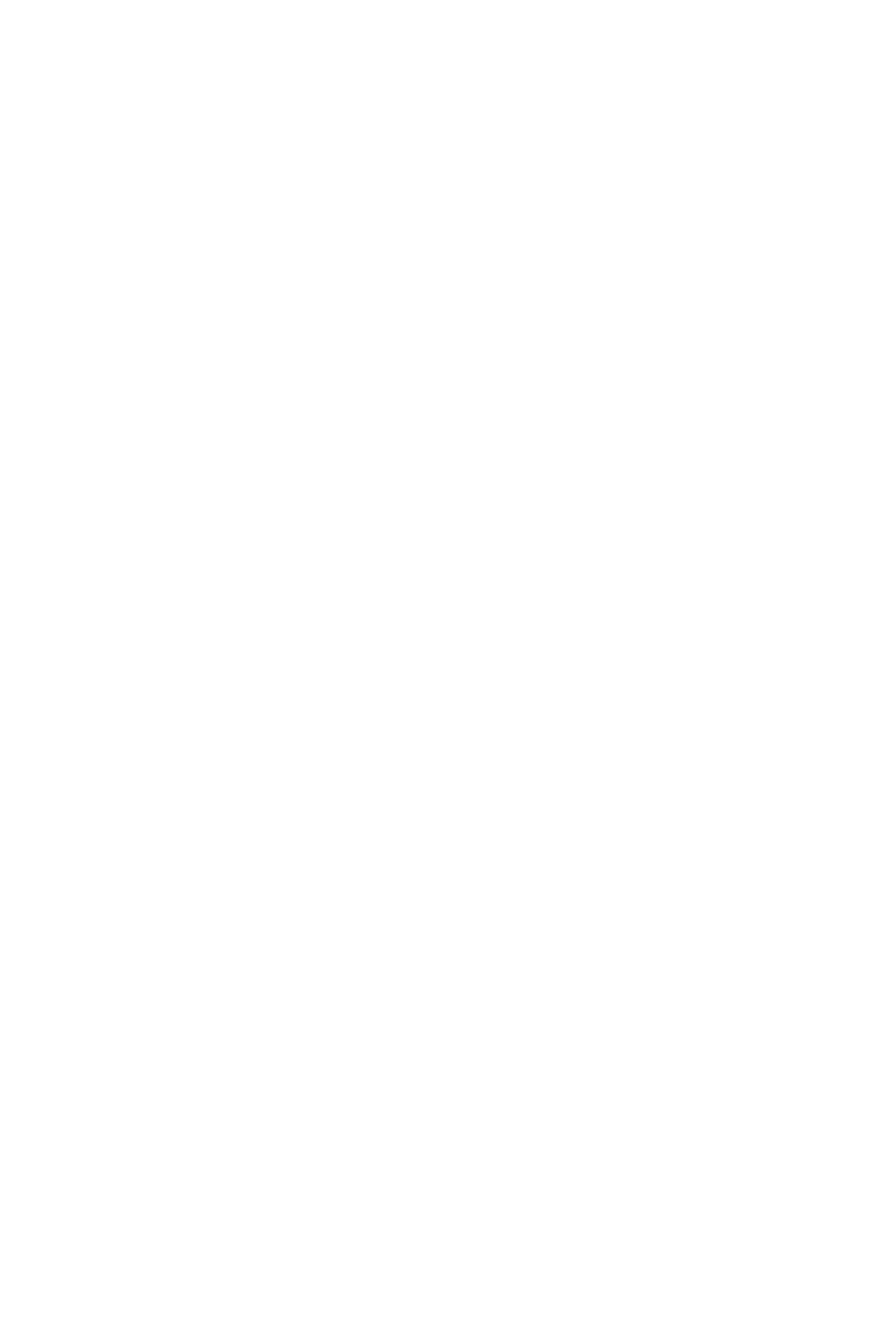## Introduction

#### Welcome. Come in, sit down and make yourself comfortable.

It's great to have you here. Welcome to the world of intimate relationships.

From here on, when Graeme and I refer to 'relationship' we're referring to an intimate relationship. An intimate and sexual relationship that exists between two adults who share a commitment to being together, married or not, living together or not.

We know it's your deeply instinctual longing for a satisfying, intimate, sexual and loving connection that's brought you here. You want to love and be loved. To desire and be desired. It's what *all* of us want more of. According to researcher Helen Fisher, the need for romantic love and sex is as much a part of our survival system as thirst or hunger.

It's a longing that attracts and terrifies us in almost equal measure.

The good news is that there's a reason for this apparent conundrum. We'll show you how it's all part of being simple-yet-incredibly-complex human beings. We'll also show you how to navigate your way through the minefields of intimate relating. Whether you're looking to fix a troubled relationship or build an extraordinary one, the tools are the same.

Once you've made this commitment to your significant other, how do you continue to feel satisfyingly close to them? How do you feel seen, valued, loved and desired after the initial magic has gone? Is there really magic to love, or is this just an old-fashioned fantasy?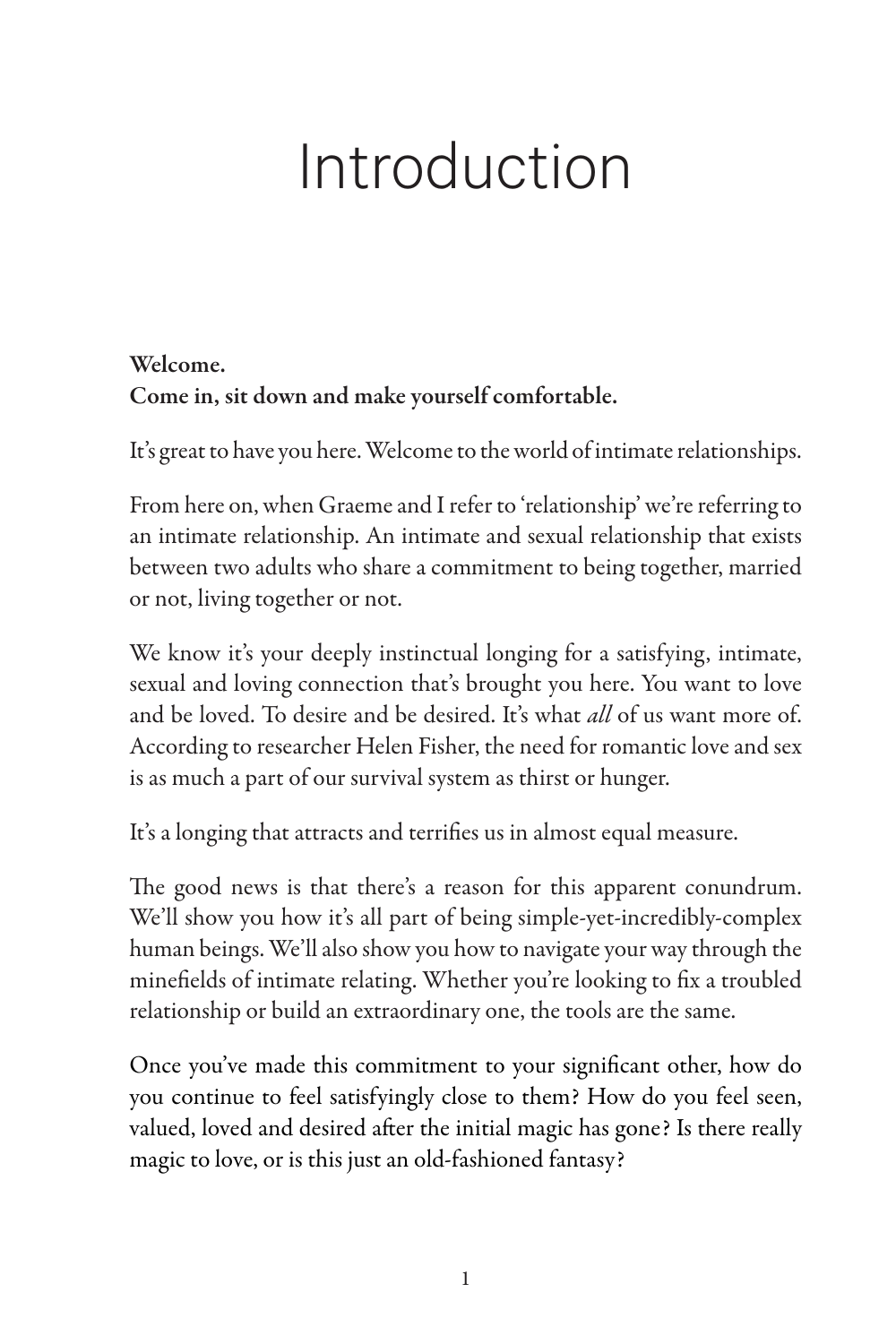We believe magic IS possible when you address your relationship in a holistic way. Relationships, like life, are an experience lived on many levels: mental, physical, emotional, sexual, heart and soul. This book is a roadmap for relationships at all of these levels (even if you don't believe in souls).

## Coming Together is a roadmap

This book is a roadmap that turns your struggles into *pathways* to what you seek, rather than the immovable obstacles they often seem. Not pathways to a Hollywood happy-ever-after, but instead to something real, tangible and lasting.

#### Most couples try (as we did) things that either don't work or make things worse

- They think 'if my partner would just... everything would be ok'
- They focus on their children, or on things outside the home like family, friends, work, sport, sex or hobbies to reduce their suffering, at the expense of each other
- They shut down emotionally to avoid hurt
- They mask their fears and frustration by performing in the bedroom rather than co-creating pleasure and connection
- They do the same things and hope for different results.

But Graeme and I have identified that you benefit from connecting with yourself first, rather than overly focussing on your partner or the relationship.

#### \*\*\*\*\*\*\*\*\*\*\*\*\*\*\*\*

*This is because you can only be in a relationship with another person to the extent you're in a relationship with yourself.*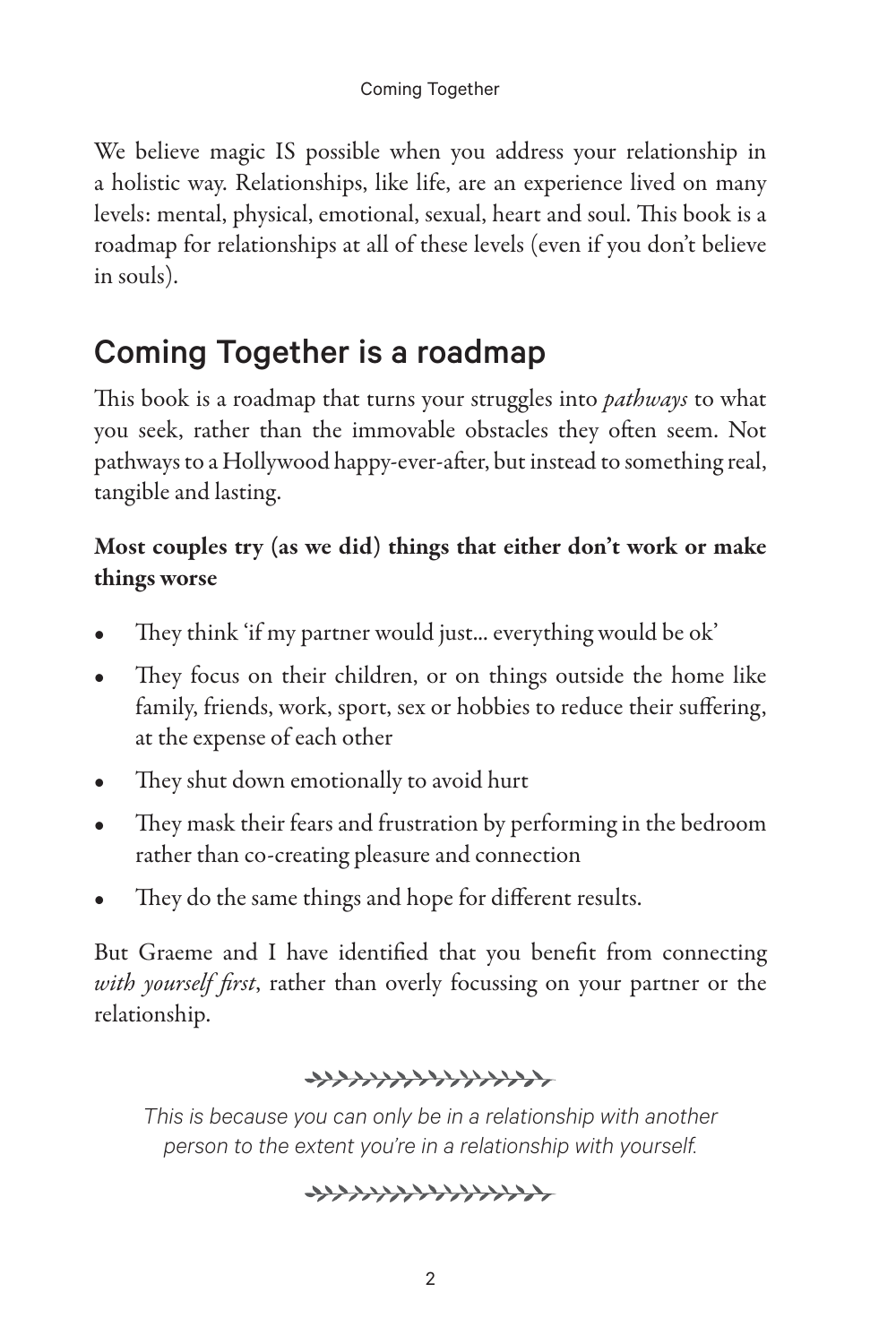#### Introduction

If this sounds selfish, it's actually the opposite – as you'll find out.

We've developed a simple self-connection process that takes you beyond selfishness, which we call The ABC of Coming Together. The ABC stands for Attention, Breath and Connection – a mindful connection with yourself – and this one core teaching underpins each of the learnings we've identified in 12 Key Areas of Intimate Relationship. We've found that the desire for a healthy connection and relationship with another person springs automatically from this deeper connection with the self.

### You'll start to turn the light on

If you want satisfying intimacy and sex, you need to be prepared to look not only at your relationship but also inside yourself. You won't find what you most want in the outside world; instead, you'll find it begins within you. You can either look inside together or begin alone, hopefully inspiring your partner to get on board along the way.

## You'll find that you're 'normal'

We've found that the only normal thing in relationships is the setting on the washing machine! No matter what you might think, you, your relationship and your sex life (no matter how crazy they all might seem at times) are unique, rather than abnormal.

People (especially 'experts') don't often share what really goes on inside their intimate relationships. But we can tell you from experience that what happens on the inside can look very different to what you might see on the surface of relationships at the restaurant, school or office. It seems that all really is fair in love and war.

We've learnt, though, that successful relationships aren't about trying to be perfect because perfection doesn't actually exist. It's about having the courage to be real – to be yourself and trust in the love that brought you together, without letting it wilt away under the pressures of domesticity (or at least not to stay there). If you can get comfortable with your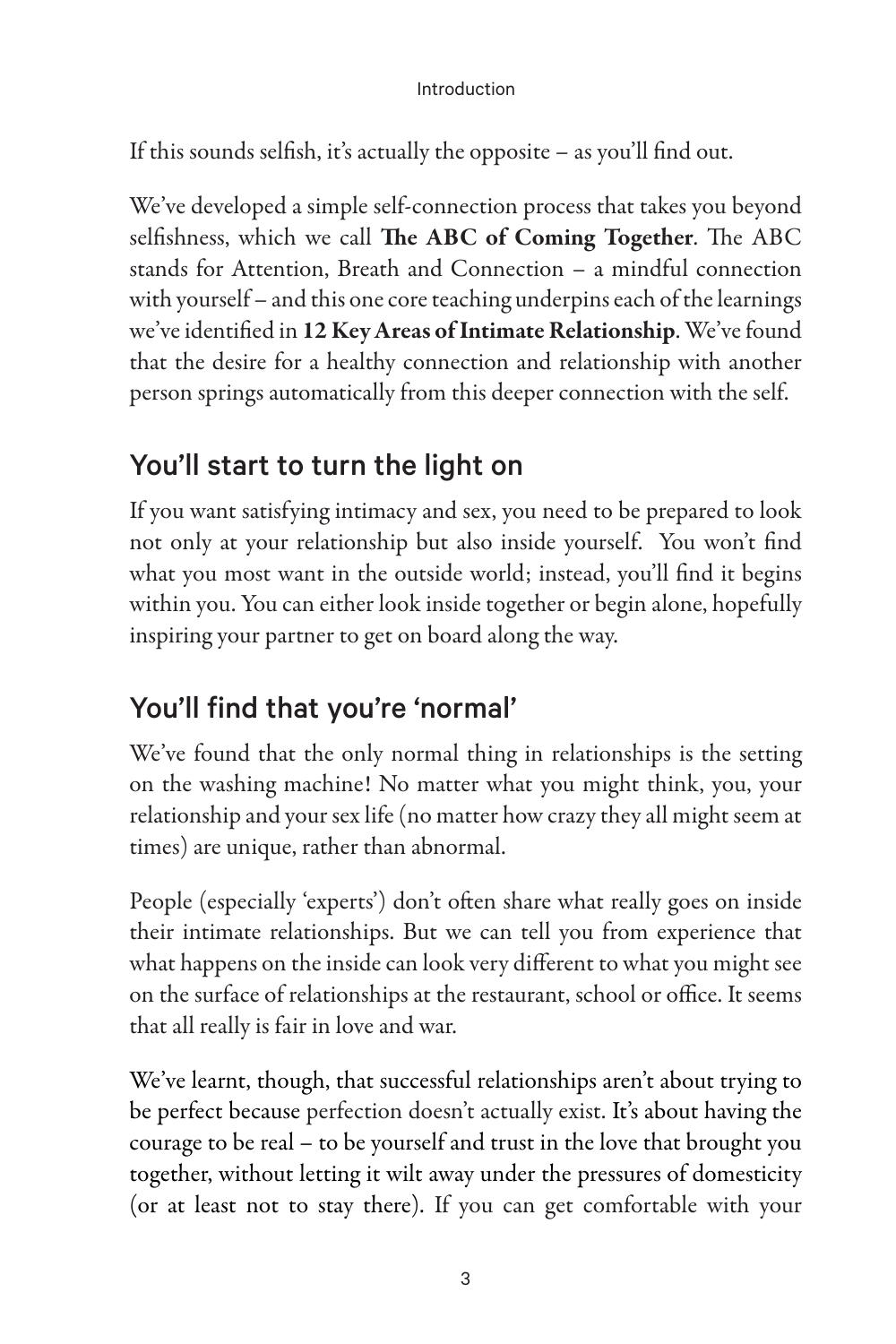relationship being messy, uncomfortable and uncertain at times, you'll find the most amazing gifts within it.

So as you journey through the pages of this book with us, Graeme and I invite you to give yourself permission to get a bit messy. Trust us: the results will be worth it.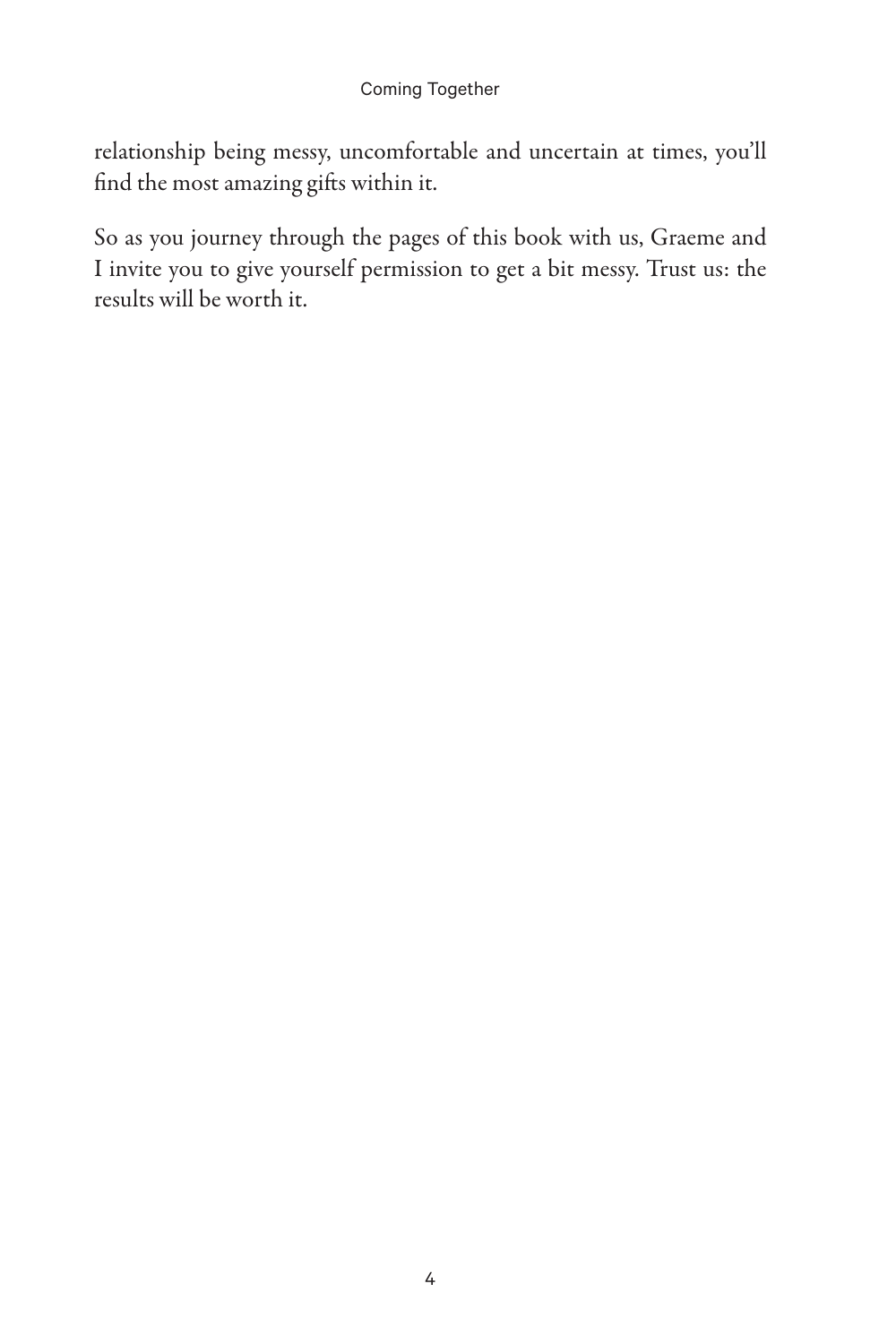

## Setting the Stage for Intimacy

## 1.1 Finding the value in an intimate relationship

If you're like most of us, you've entered into your intimate relationship in a state of openness and desire. You have a heady feeling that despite the odds, you've somehow found something uniquely special that will last, and see a lifetime of blissful togetherness stretching ahead of you.

Unfortunately, relationships too often descend over time into a source of hurt, fear and frustration that feels like a betrayal of the happy-everafter you were somehow 'promised'. Even if your relationship is relatively happy, you can still be left with the feeling that there's 'more' you're missing out on.

It can seem easier to say "this is not for me" and walk away, or suffer on in silence.

Intimacy is about so much more than ending our aloneness. If 'not being alone' was *all* we needed, there would be no suffering in relationships. We'd just get together and be happy. The reality is so often different, yet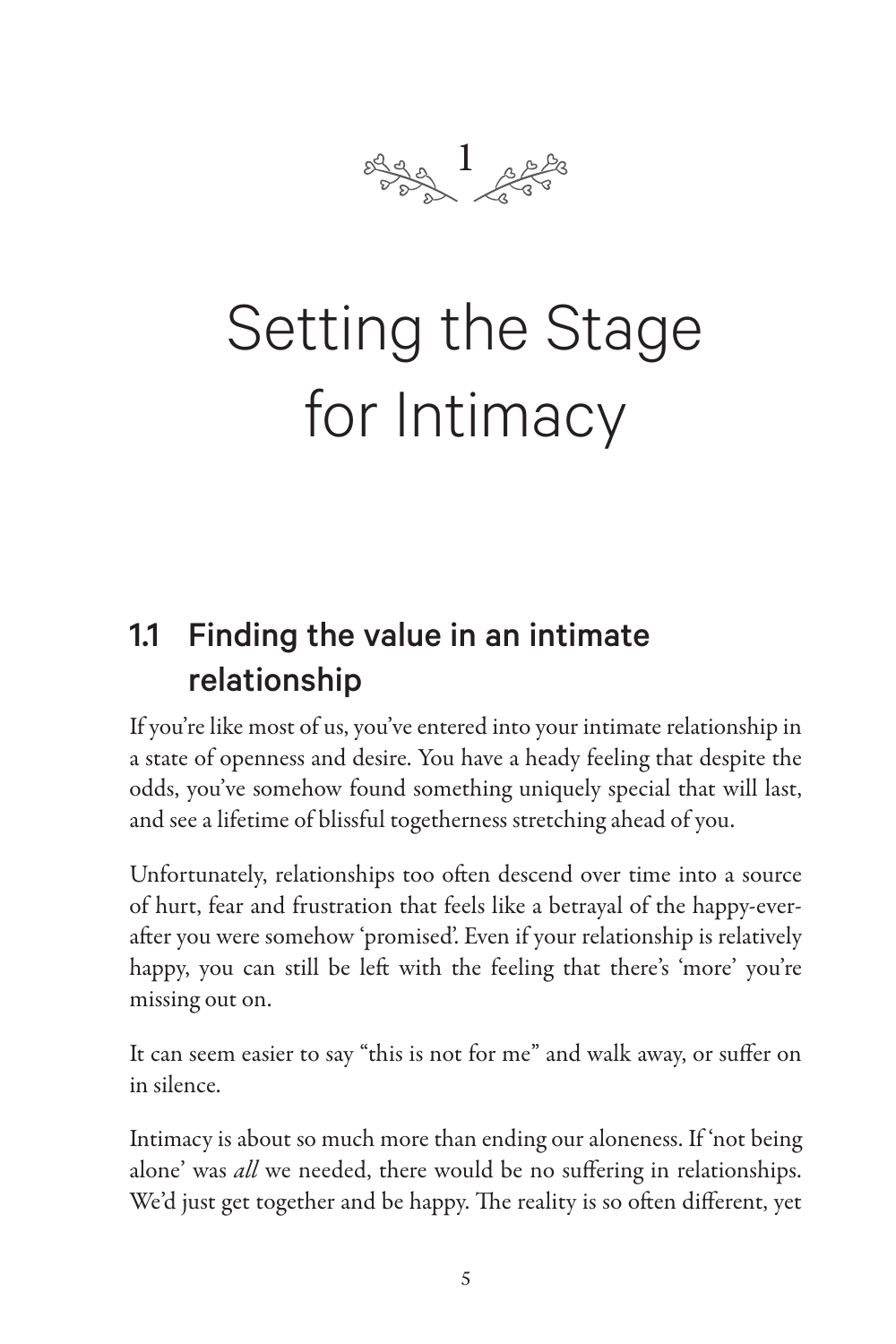we continue to seek relationships in some form or other despite their difficulties. The modern challenge is to find new meaning and purpose within our intimate relationships. It's to find the 'more' we all suspect is there.

Graeme and I believe that it is possible to have it 'all' in relationship, but that this 'all' looks different to what most people think. It's not about getting everything you want. Instead, it's about a greater uncovering of your authentic selves: your multi-layered 'whole selves' (some would even say soul selves). These are the selves that you can enjoy discovering through each other, over the years it takes them to emerge.

What do we mean by your authentic self? You're being authentic when your external self reflects your internal self: when what you say and how you act matches how you feel and what you believe inside you. We've found that greater authenticity offers greater happiness, love and meaning in intimate relationship. It's the adventure of a lifetime!

## Human beings are built to heal

In my 30-odd years as a registered nurse, I (Annette) learnt how our amazing human bodies are built to heal. Our psyches (who we think we are) are built the same way. Through intimate love and sex, our psyches seek opportunities to rejuvenate the parts of ourselves that have become unavailable due to emotional wounding, or that have simply lacked an opportunity to blossom.

Our intimate relationships are our psyches' unconscious attempts to heal unresolved hurts from our past and realise our potential. Relationships are *unconsciously designed* to trigger us into our deepest places in order to heal or awaken them. Think of them as being like lancing a wound to remove the pus, or providing a warm spot in the sun for a flower to open. If we handle it correctly, bumping up against our partners in the challenge of intimacy removes both the rough edges of our hurts and our unseen limitations. This then reveals more of our diamond selves shining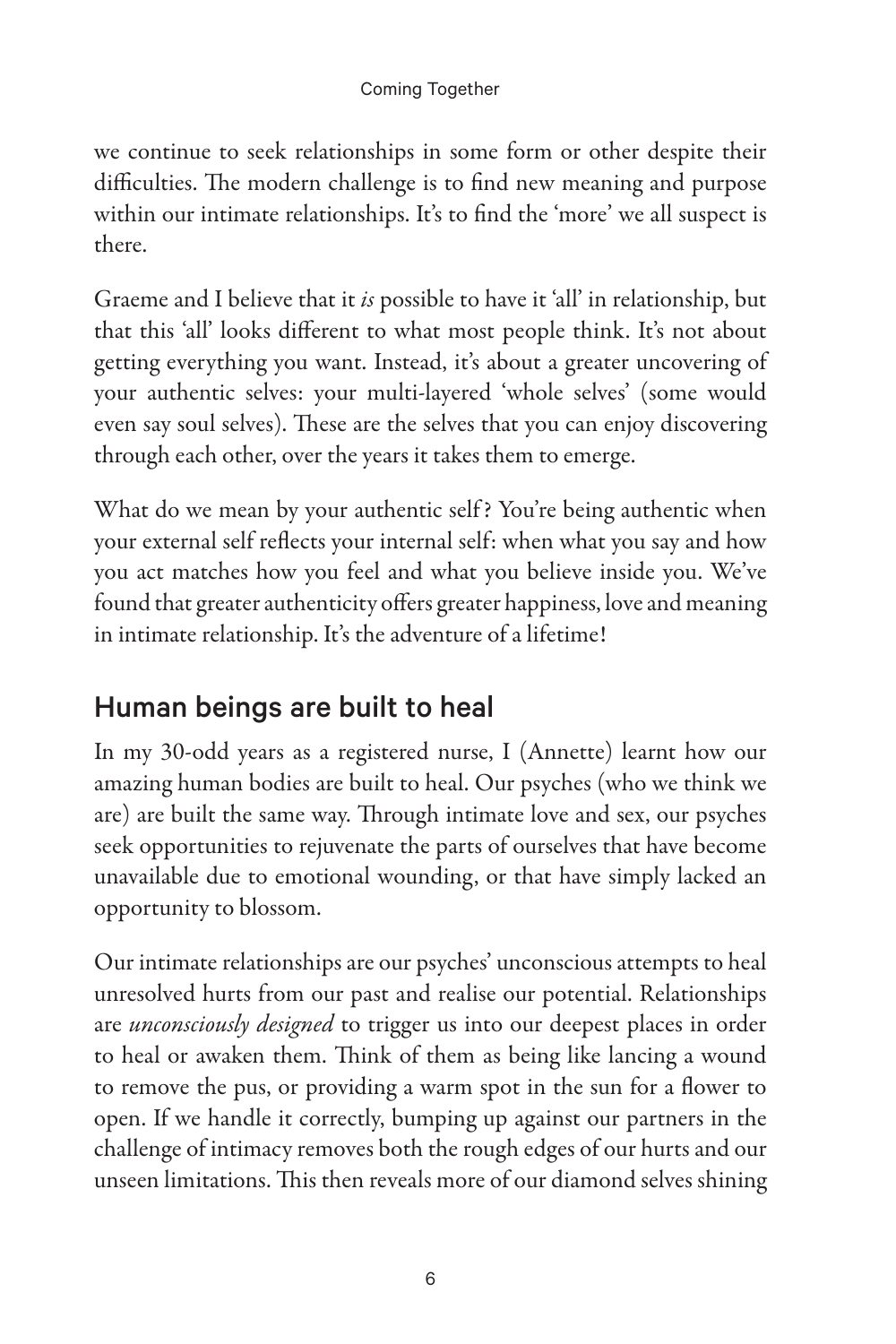within. It's how we need each other in the deepest of ways that lie beyond the obvious.

We get a taste of this healing and awakening when we first fall in love, as two of the most powerful natural forces in the world – love and sex – unite. We somehow feel bigger, brighter, smarter, more capable and even omnipotent because we love this person, and they love us.

This is the inherent (and awesome) magic that lives within each relationship, and within each of us as individuals. It's magic that, at some level, we all still want to believe in. Our task then is to see the true nature of this magic, to cultivate its 'bigness' and minimise the moments that dim its glow.

#### 

*Relationships make sense when we see them this way: as an intimate system for awakening and healing ourselves, for sharing the gifts of who we are. And for supporting our partner to do the same.*

## We're shown what love can be

Even more than this, when we look up from earning our next dollar, accumulating our next possession or getting our next need met, our intimate relationships remind us of the existence of love in the world.

Relationships are like life: not just a concept of our minds but an experience to be lived. Whilst we live our lives alone in the stories of our minds, baffled by our own bullshit, it's easy to consider ourselves completely selfsufficient, independent and fair-minded beings. Having someone move into our cave, see us right up close and tell us where to clean up our act puts our beliefs about who we think we are to the ultimate test.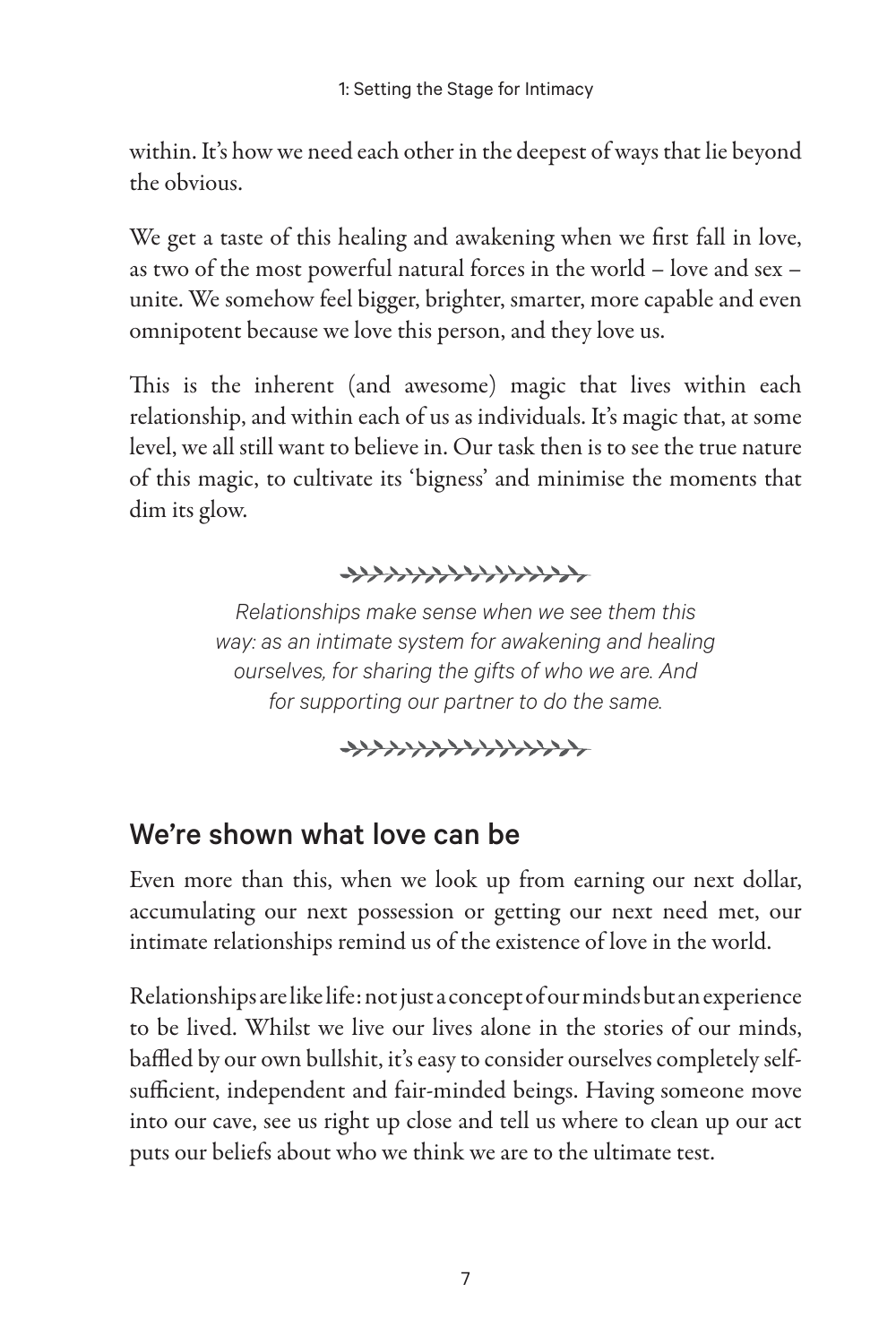When we experience the gritty, everyday face of intimacy as an opportunity for growth, we really get life at a profound level. We understand the vastness of real love. Love that shows us moments in our humanity so precious that we're blown away by their divinity. Without being able to explain it, we see that 'falling in love' is just the first step, and there's so much more to it.

#### We're also shown the true potential of sex

Part of relationship magic is taking ownership of our sexuality and the gifts it offers beyond mere procreation and itch scratching. In its fullest potential, sex is about allowing ourselves to be fully vulnerable, seen, loved and loving. In it we open ourselves up to heart-connected, healing and life-sustaining pleasure. We get glimpses of total freedom, expansion and ecstasy.

In this way sexual pleasure and connection are much more than a selfindulgent act. They're a pathway for healing – a place to safely open in places where we've been contracted, sometimes for a lifetime. It offers us unlimited experiences of our inner mysteries and life-force energy. It's where the magic and longevity of intimacy for the long run lives. That's worth being alive for.

## It's the work of a lifetime

It takes time to get all these layers – a lifetime, in fact. That's why Graeme and I believe in the value of committed, long-term intimate relationships for offering unlimited potential in achieving love, connection, pleasure and meaning in life to those who seek them. When you take charge of yourself in your relationship and sexuality in this way, you move a long way toward becoming all you can be in life. This is how a long-term relationship becomes a never-ending exploration of what's possible, maintaining its spark long after its point of ignition.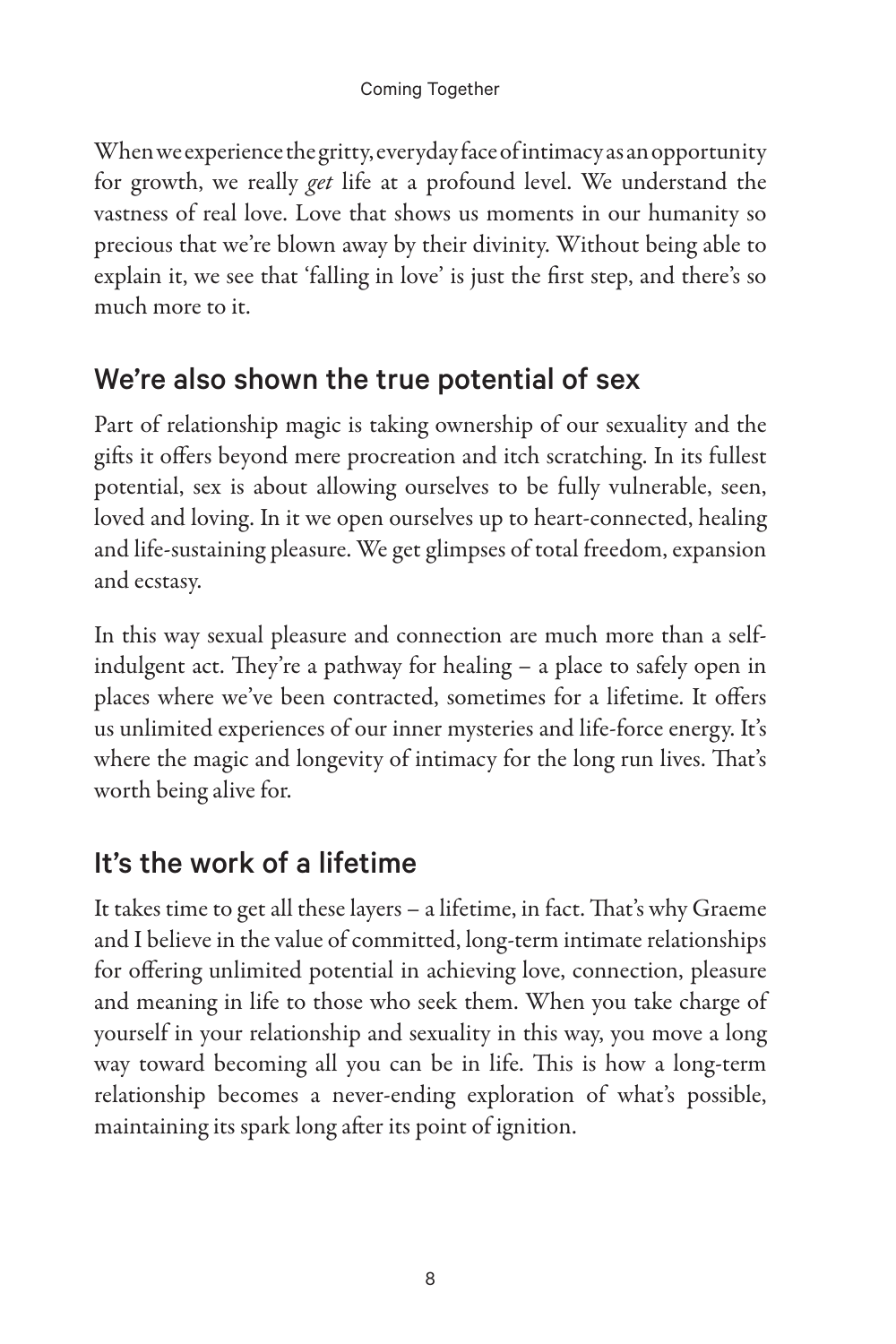## 1.2 Understanding the Relationship Landscape

No matter how intimate it might seem, your relationship isn't just about you sitting across from your partner at dinner, sharing a smile, feeling desire and perhaps wondering who's going to pick the kids up from school tomorrow. It's influenced by the many generations that have gone before you, and the current world you live in.

Stephanie Cootz, author of Marriage, A History: How Love Conquered Marriage, says that couples originally got together to propagate the survival of the species, and then to build family alliances and strategic property ownership. It's only in the last 250 years that relationships have become about individual romantic love, and only in the last 50 that they've involved any sort of equal partnership.

We're all now freer to create our own relationship styles and we're as influenced by our peers and the world around us as we once were by our parents, our cultural and traditional family values.

Like it or not, relationships have entered the age of 'me', with a belief in our specialness and our right to happiness. We now enter relationships with higher expectations than ever before. We want our spouses to be partners, lovers, soulmates, friends, providers, nurturers, buddies, therapists, mind readers, financial planners and a place to belong. And we need them to be all these things with less support from our traditional support networks, and for longer as our average life expectancy increases.

"In the modern industrialised Western world where I come from, the person whom you choose to marry is perhaps the single most vivid representation of your own personality"

Committed, Elizabeth Gilbert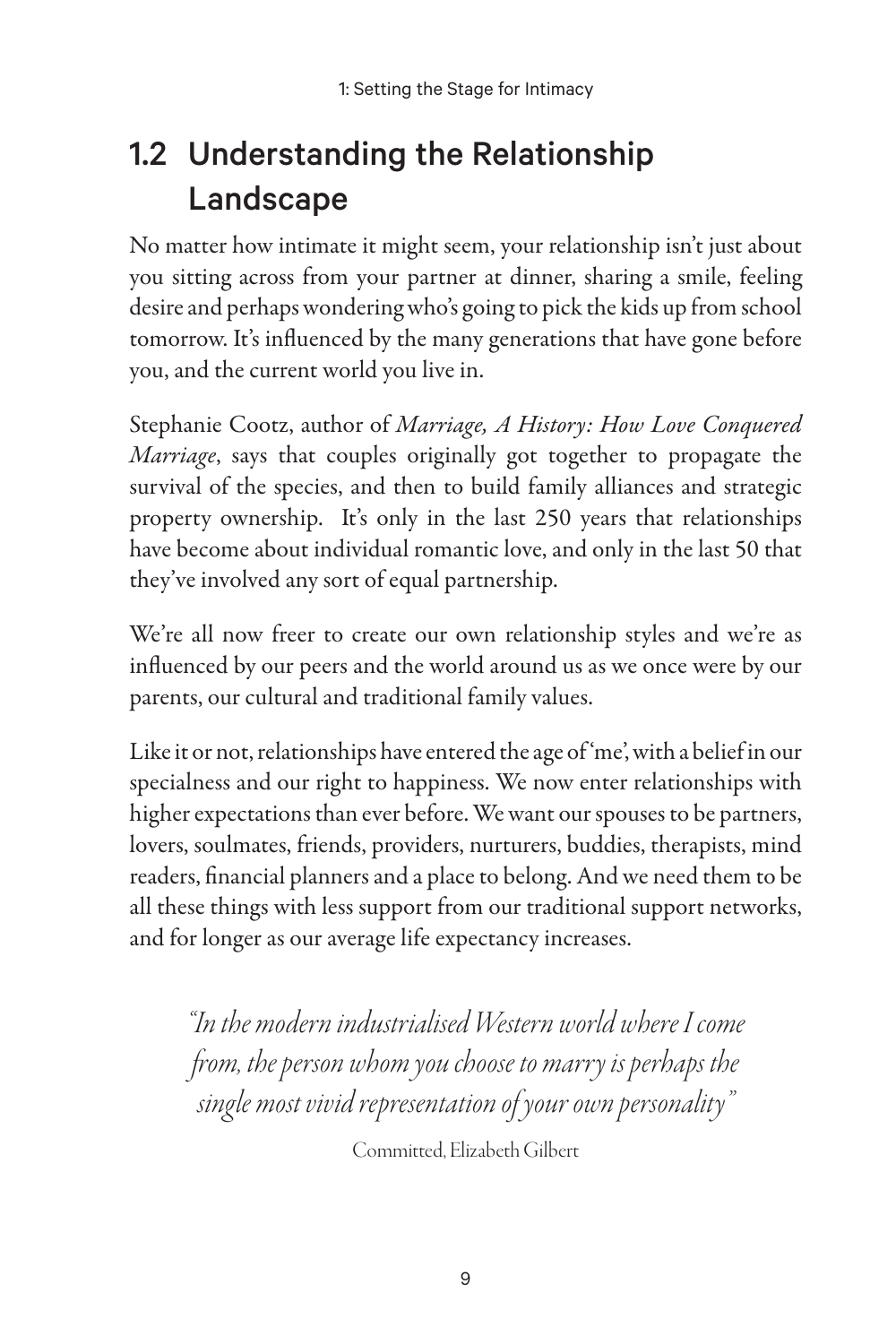As we've made great strides in creating physical safety, social and financial security for ourselves we're now less likely to seek it from our romantic relationships. Instead, our focus is on our more personal, intangible, but equally important, internal reality. We expect our intimate relationships to provide seemingly paradoxical qualities like:

- Security/Support/Comfort/Belonging
- Familiarity/Identity/Fidelity/Longevity
- Fun/Pleasure/Adventure/Excitement
- Intimacy/Connectedness/Freedom/Autonomy
- Love/Sex/Mystery/Meaning/Happiness.

We no longer seek to disappear into the comfort of coupledom. Instead, we want to remain ourselves as well as having all the benefits of being in a relationship. And in the age of unlimited choice, we not only want it all, we want it now.

As a result, we're at much more immediate risk of suffering from emotional wounding to our ego than we are from global warming or international terrorism. And the answers to the painful paradoxes in the things we desire can only be found inside us. So how do we go about finding these answers?

## Gaining the required knowledge and skills

"Most of the time, we fall in love but can't remain there. The world then calls this state we were in delusion or infatuation. But we were not deluded. We were not just infatuated. We merely lacked, or someone else lacked, the emotional skills to hold onto the magic when the morning came"

Enchanted Love, Marianne Williamson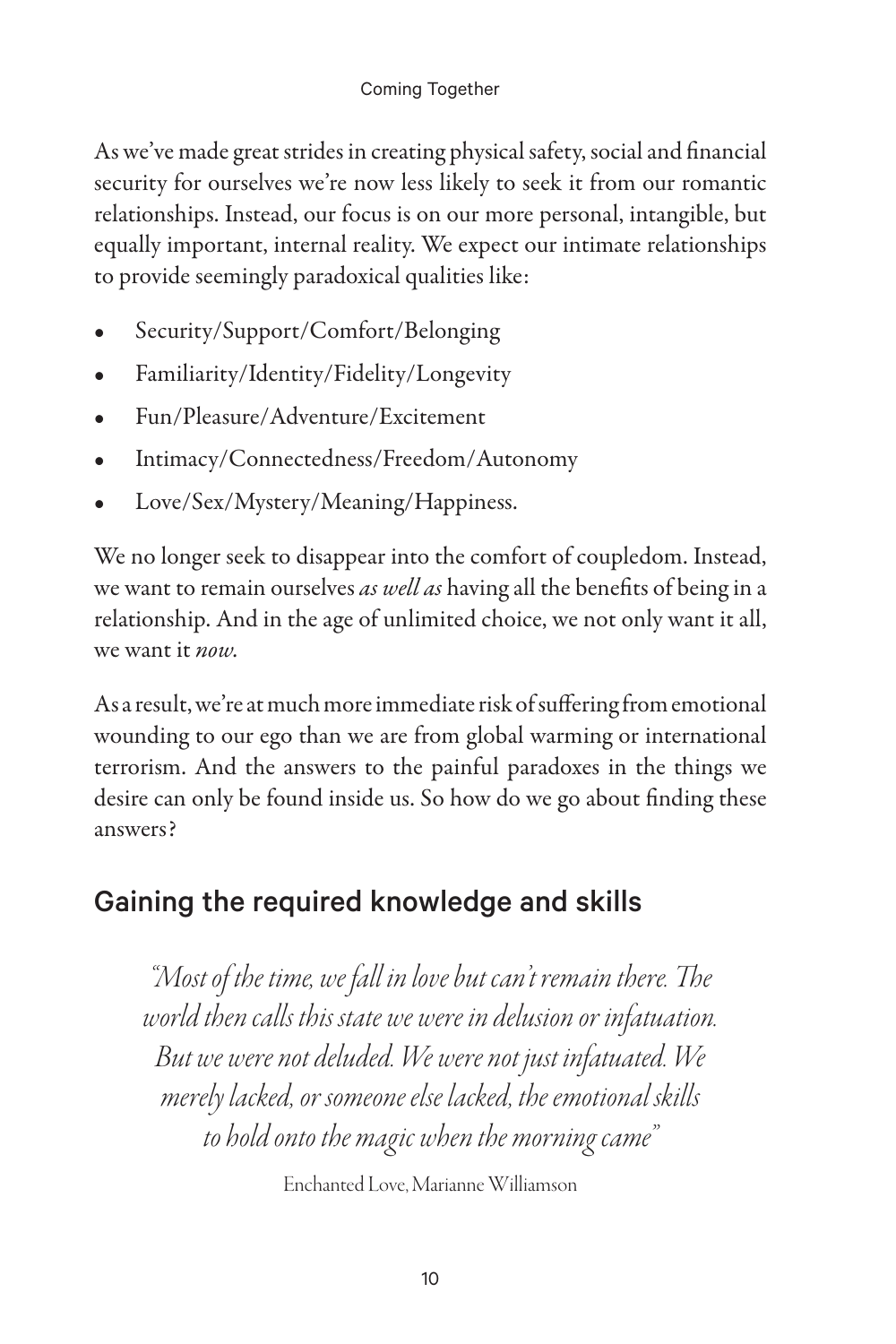As relationships become more complex, most of us still receive very little (if any) training for them, even though they're the potentially most important and fulfilling parts of our lives. Let's face it: if we were offered an extremely exciting yet challenging job that required multiple skillsets we didn't have, very few of us would be willing to sign on without negotiating some training and ongoing support. This is particularly true if our income was to be based on the quality of our daily performance, as our relationship happiness often is.

So why do we do exactly this with our relationships?

It's largely because almost everyone around us does exactly the same, including our parents, whom we learn the most about relationships from. This lack is what creates the dreaded 'loss of spark' in a relationship, leaving us thinking that we've fallen 'out of love'.

#### 

*Getting the training you need to address the challenges in your relationship allows you to choose understanding over suffering.*

Relationship training helps you to see your partner as a person just like you: someone who dearly wants connection, and who is probably trying just as hard, and hurting just as much as you, rather than your enemy. It helps you to give them a warm hug rather than a cold shoulder.

## Letting go of the fairy tale

Your first relationship skill is to challenge the many myths we've been sold about relationship. Myths like the happy ever after. Despite how modern we've become (unless we've grown fashionably cynical), most of us still carry the old-fashioned idea of the perfect fairy-tale relationship in the back of our minds. This happy-ever-after looks unique for each of us, but it usually has a common flavour of effortlessness. We come to a relationship believing that if we start with the right person, claim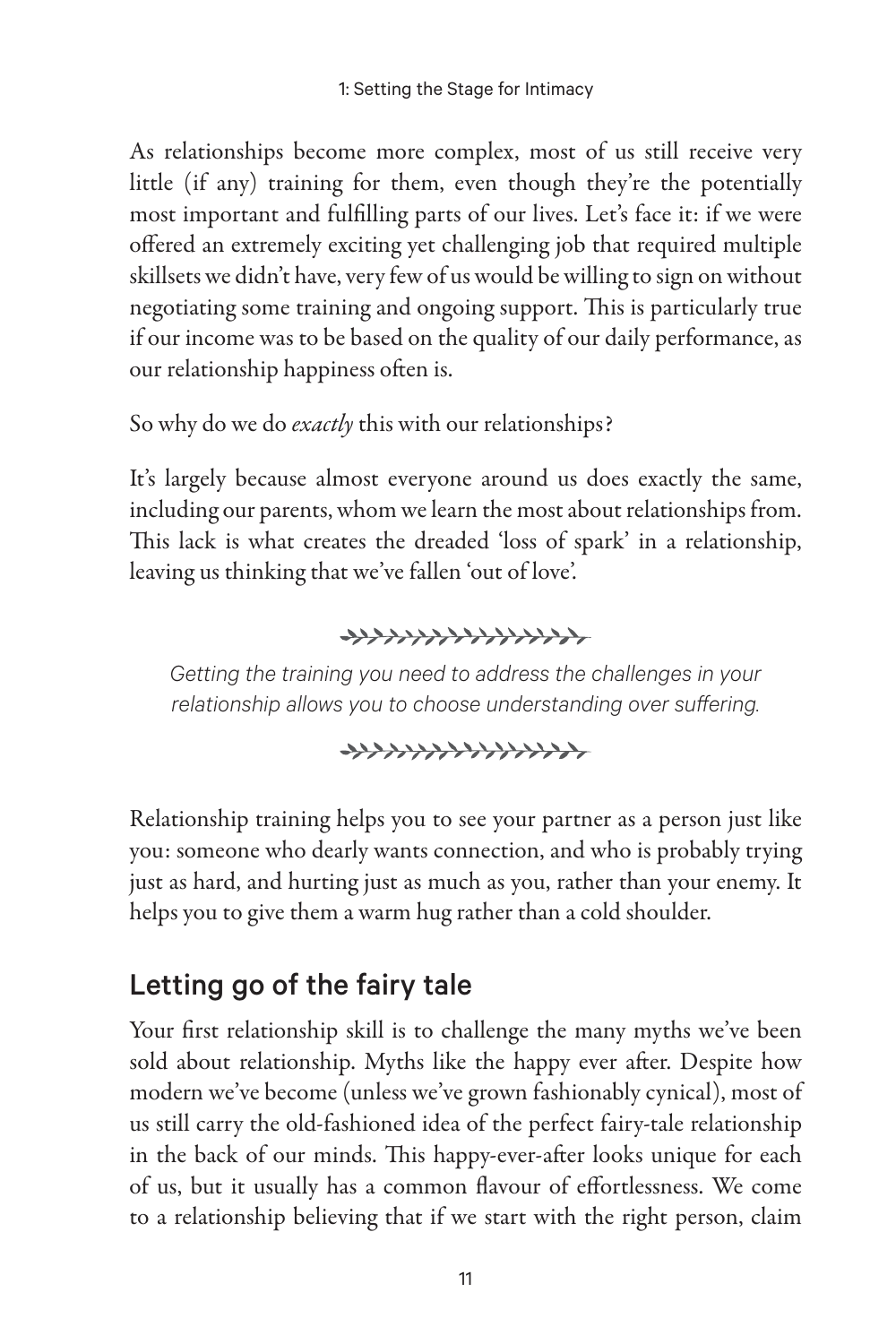ownership of them, then set up house and have a family, we'll somehow effortlessly grow old together into our twilight years... all the way to a shared burial plot.

Holding onto this fantasy makes us lazy. We take our relationship, our partners and even love itself for granted, making them our last priority instead of our first. It's like we believe that once we're in a relationship, everything will magically be OK because we love each other. We do the same with our sex lives, believing they should just happen spontaneously.

Yearning for this impossible mental picture drains our energy and attraction for what's real, causing us to – either consciously or unconsciously – devalue what we have or look around for something better. But real-life relationships don't have to be less than perfect. They can actually be better than we've ever imagined – literally beyond our wildest dreams!

Having an ideal fantasy makes the future seem safe and comforting, because we assume it's certain. Yet it's as if we're saying to life, "I know what's coming, I know what to do and I don't need any help." That means we close ourselves off to the vast potential of life that's so much more than our minds could plan. We keep trusting in the fantasy, rather than in ourselves and in love. Yet falling in love with not knowing opens us up to the magic of what lies beyond us.

What do Graeme and I mean by magic? We don't mean anything woo woo, just things that happen mysteriously and are impossible to explain or understand. This magic could be newness, surprise, chance, serendipity or merely coincidence, but it adds interest and even enchantment into our relationships. Believing in magic means we don't need the safety of knowing the end result, we can trust what lies on the other side of fear and certainty. It means we trust that each step is creating the next step, and that each step also creates our future.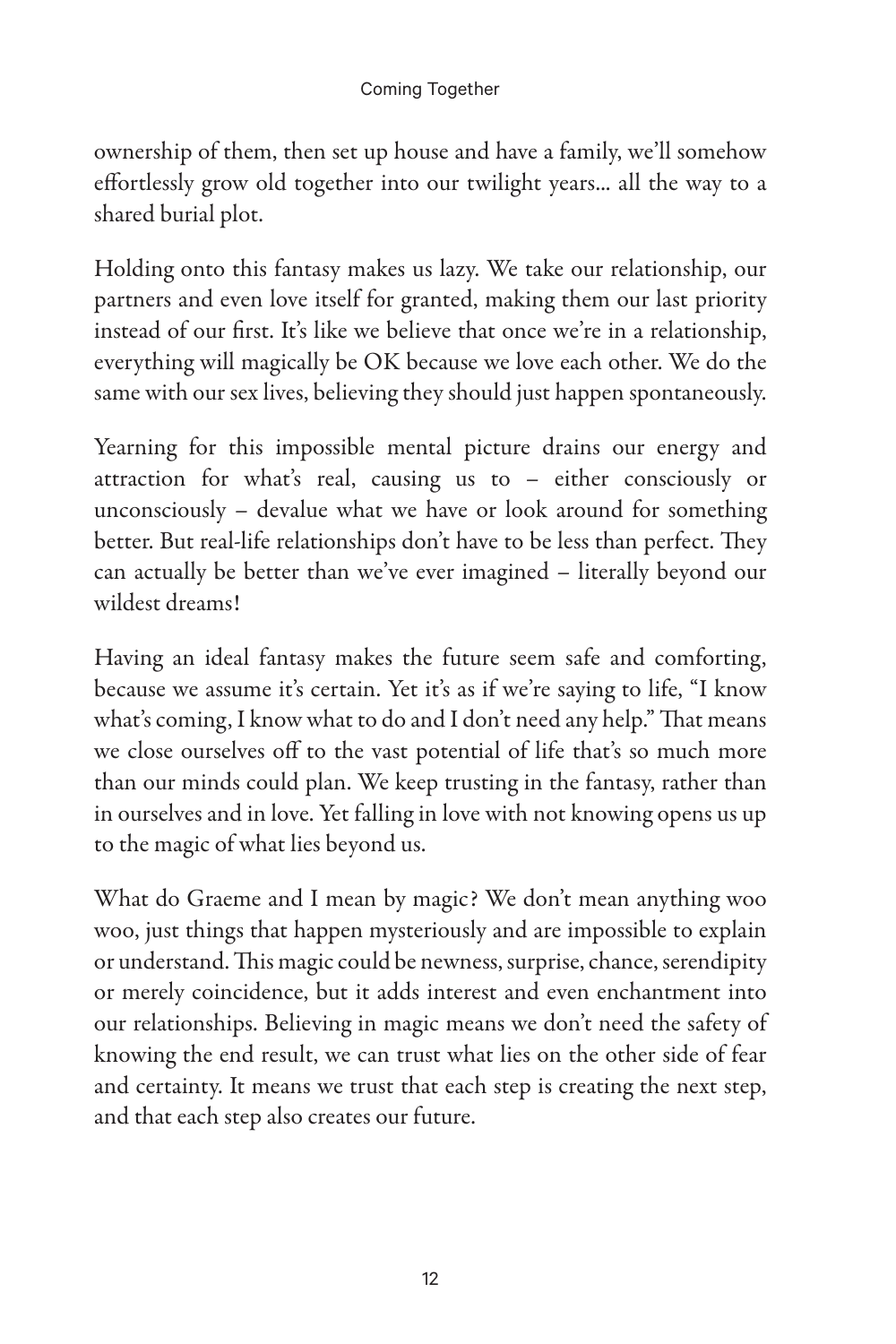#### *Letting Go of the Fairy Tale*

Recognise and be willing to grieve the loss of your idealised fantasy relationship. For your relationship to last, your childlike ideals must die in the face of reality to allow what's genuine, authentic and magical to grow. Take a breath and relax. Nothing is wrong here.

- 1. Together or separately, write all your dreams of perfection down on a piece of paper. The more you come up, with the better. Depending on how attached you've been to your fantasy, this might bring up some fear and sadness. Know that this is healthy, and let yourself have a good cry if you need to.
- 2. Light a candle in a safe place and burn your paper.
- 3. See yourself leaving these limitations safely behind you and visualise a fresh new page for you to create on.

Once you've done this, you'll open up to the unknown possibilities of your real-life relationship and get excited about them. And if your relationship isn't all you've dreamed of, you'll be motivated to take some of the actions in this book to help it become so!

### Other Relationship myths

These myths can become sacred cows that aren't open to question, but we need to question them if they aren't working for us. For example:

- I'll be in one relationship for my whole life. This is statistically not as likely as it used to be.
- My relationship needs to involve someone of my 'opposite' gender plus children. Look around you, there are gender diverse relationships everywhere.
- I have a 'twin flame', and all I have to do to live happily ever after is find them. This can be true, but much time is wasted in wishing for it to happen.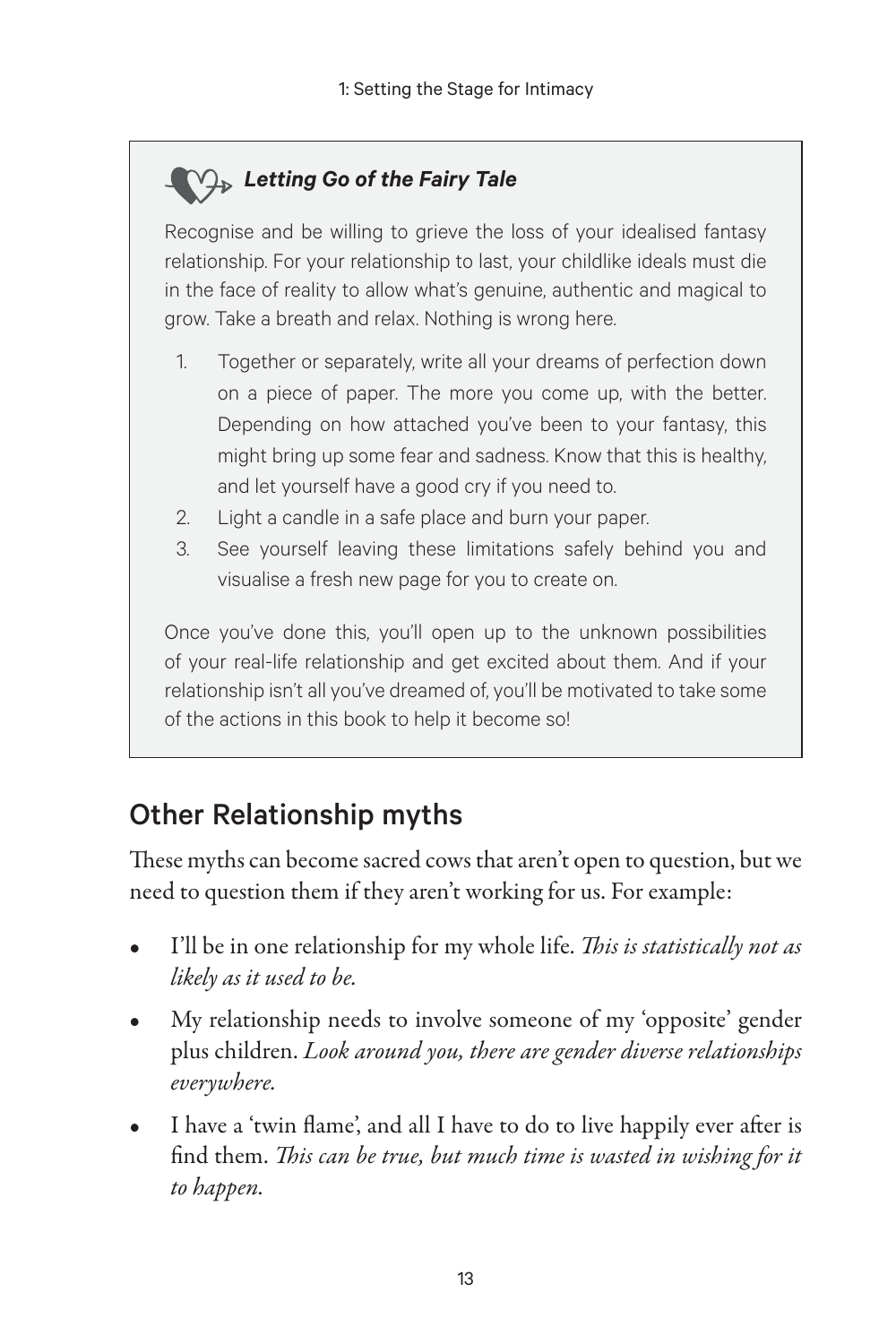- My partner will complete me, and I'll never be alone again. *Loneliness* still happens in relationships, and another person can never complete you the way you can complete yourself.
- If someone truly loves me, they'll automatically know what I need and want without me having to ask. Your partner is not your parent, and you are no longer an infant.
- It's wrong to hurt my partner's feelings, so I should avoid being honest. Avoiding honesty hurts more in the long run, because it builds walls and denies your partner the real 'you' to be in relationship with. If most of us are really honest, we do this more to protect ourselves from being seen than to protect our partners.
- I must hold onto my relationship no matter what. Being willing to let a relationship go means you're willing to take a risk on what's real rather than hold on to a fairy tale.
- My relationship shouldn't be like my parents' relationship. Sometimes it will, and sometimes it won't.
- A good relationship is about denying myself to make my partner happy. As you become more strongly based in your ego self, this onesided approach simply doesn't cut it.
- If I can't love my partner enough, there's something wrong with me. Your partner needs to love themselves first, just like you do.
- Habits and routines are the death of a relationship. It's normal to create habits, our brains teach us to do this, as it would be terrifying to have to continually start everything from scratch. The important thing is to create habits and routines that work for you.
- Disagreeing with my partner means something is wrong with the relationship. It just means something more is being revealed, if you know how to look.
- Good relationships are about 50/50 compromises. In fact, continual compromise creates resentment. Try each giving 100/100 and notice your results.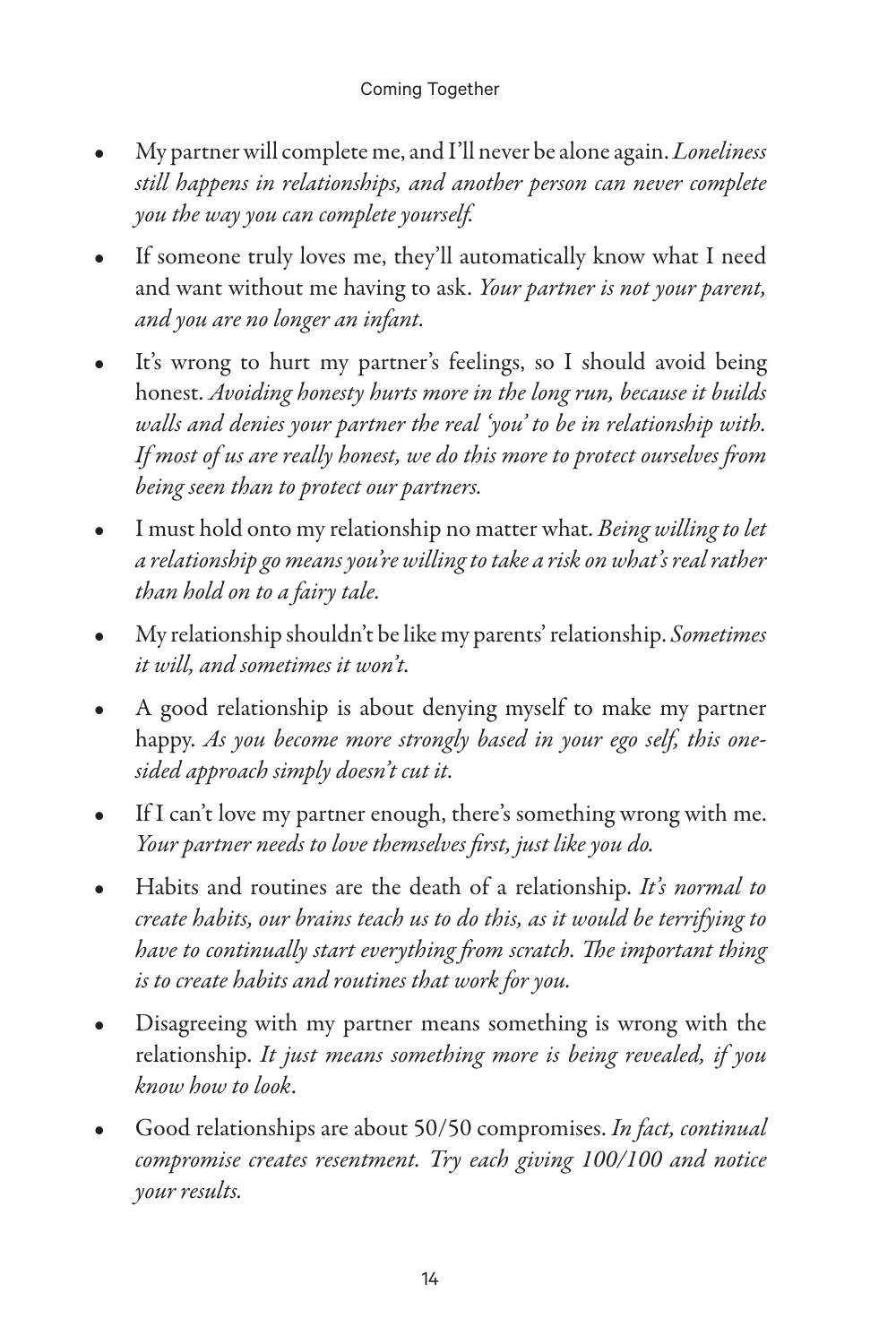- Having a break will bring me closer to my partner. This is true only if you make time to look at the challenges in your relationship whilst you're taking the break. Otherwise, it's statistically the beginning of the end.
- An affair means my relationship is over. If you're willing to sort it out, your chances of survival – and even having a better relationship than before – are excellent.
- Once I'm in relationship I will/should not feel attracted to anyone else. You're human, so that's not how you're made. It's what you do with the attraction that counts.
- I should never let the sun go down on my anger. Sometimes getting a good night's sleep can help you resolve things more easily the next day.
- Having counselling for my relationship means that it's over. The right relationship counsellor can mean that the good bit is just about to begin.

### *Exploring Your Beliefs About Relationship*

Bringing your own beliefs to light will help you to decide which ones are serving you.

- 1. Without censoring them, write a list of as many of your beliefs about relationships as you can, leaving a gap between each belief.
- 2. Ask yourself where each one came from. Is it a myth or is it true for you? If so, write down the evidence you base this on.
- 3. Taking each belief one at a time, imagine how would your life would be if you dropped it. How would you feel? What would be different?
- 4. Rewrite your list with only the beliefs that you now find relevant. Notice how you feel about yourself and relationships afterwards. Freer? Safer? Clearer? Challenged?

The important thing here is to become aware of the beliefs you're operating from, and that the ones you choose support – rather than limit – you.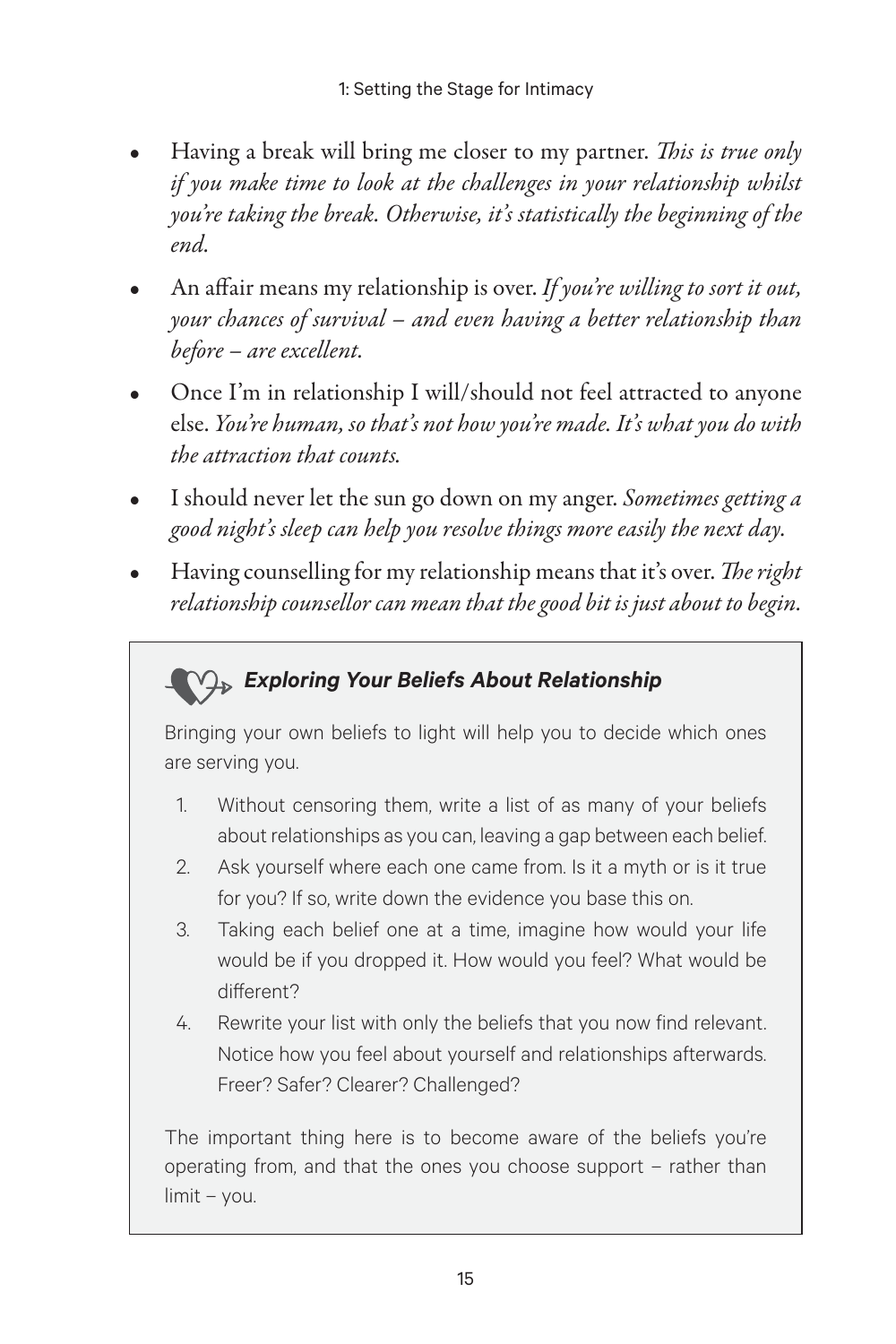### Relationships are usually NOT the problem

Most people who struggle in a relationship believe that their relationship is the problem. Graeme and I see that relationships merely become battlegrounds for what is actually going on within themselves. That's why trying to fix a relationship will never fully do the job. Of course it's less challenging because the focus is outside of you and on your relationship, but it won't bring you the results you're looking for. As we've said, people unconsciously choose to be in relationships with those whose personalities challenge whatever is unresolved or unseen within them. This is real togetherness! So when things 'go wrong' it's not a relationship problem. It's actually a flag for people to look *inside themselves* to see what's being invited to grow. It's like the airlines say… we all need to fit our own oxygen masks before helping others.

#### \*\*\*\*\*\*\*\*\*\*\*\*\*\*\*\*

*Rather than blame our partner or our relationship, we need to take the opportunity to learn something about ourselves: most of our 'stuff' in our relationships began even before we met each other.*

When we become more comfortable in ourselves we get more authentic and available for love, life and our relationship with our significant other. Note: this doesn't mean living in denial of our partner's behaviour. Rather, it means getting clear in our own, so we can deal with theirs more effectively.

### Building relationship glue

It's easy to pay lip service to the idea that relationships take work to be successful. Unfortunately, most of us leave doing that work until things go really wrong – perhaps even until our partner is about to walk out (or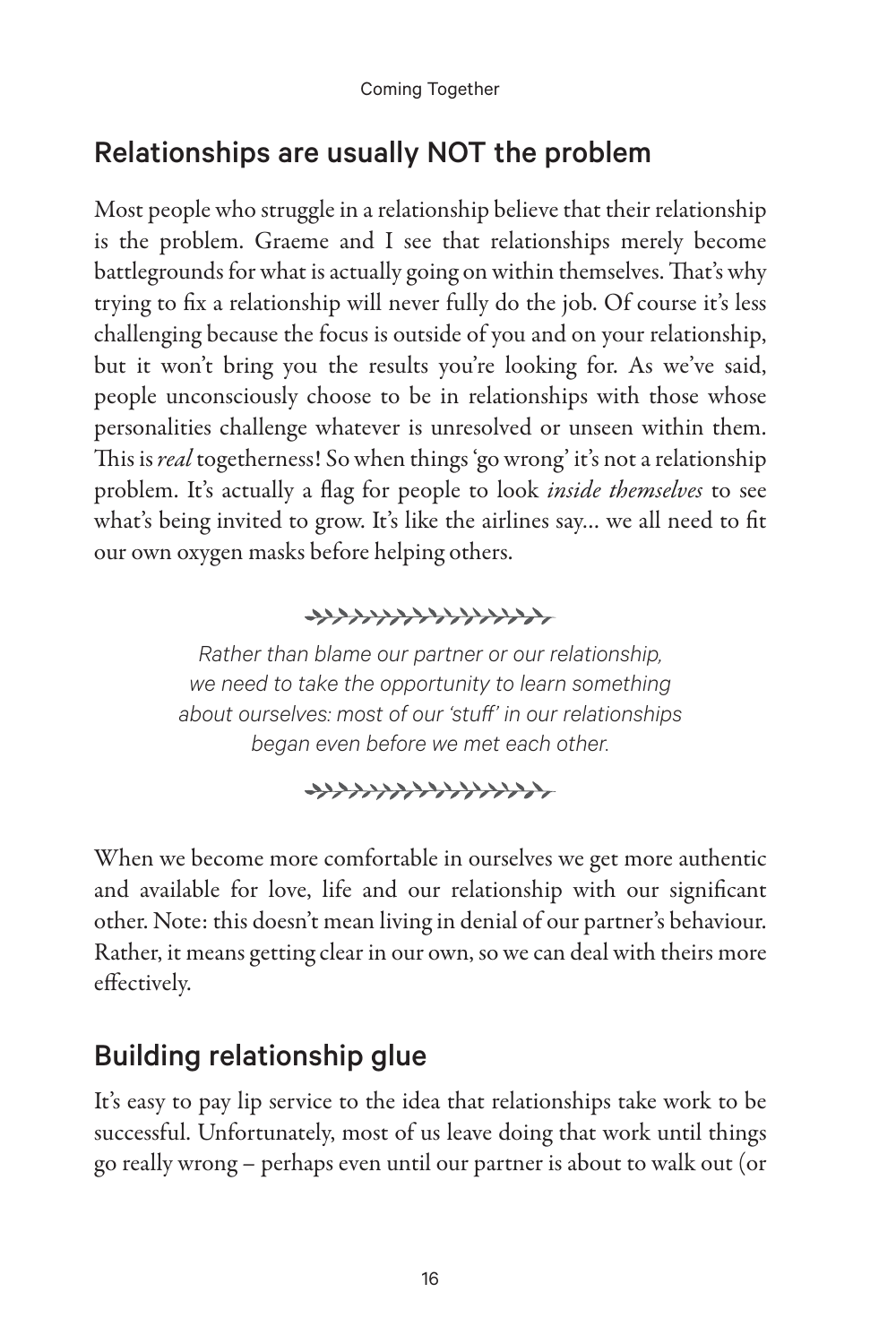has walked out) the door. Working on our relationships is much more pleasurable and successful when we start before we're struggling.

It allows us to build a 'glue' that will keep us together when normal relationship challenges arise. Instead of sorting out problems with the dreaded 'We need to talk…' conversations, we choose to communicate in ways that invite each other into our respective worlds and create a safe space for relating. It's vulnerable, but it works.

Research by John M. Gottman, Ph.D has shown that couples who make the effort to connect with and truly know each other have consistently better relationships than those who don't. This effort gives us a sense of being on the same team before we get into opposing corners. And the more connected we're with ourselves, the more we have to share – and the more we see the value in learning about our partner.

## Doing' relationship from the *inside* …

We all long to feel close and connected to another person. But it feels even better – and it's more powerful – when we can experience this through connection with ourselves as well. In fact, connection with ourselves is vital to good relationship.



*We can only be connected to another person to the degree we are connected with ourselves.*



Being in connection with ourselves means becoming more actively aware of our thoughts, feelings and physical bodies. It means being at home inside ourselves, living from our authentic centre. From our centre, we waste minimal energy creating suffering or pain, and blaming our partner or ourselves for it. Instead, we create a greater abundance of love, understanding, support, respect, fun, creativity, pleasure and all the things that make a relationship work.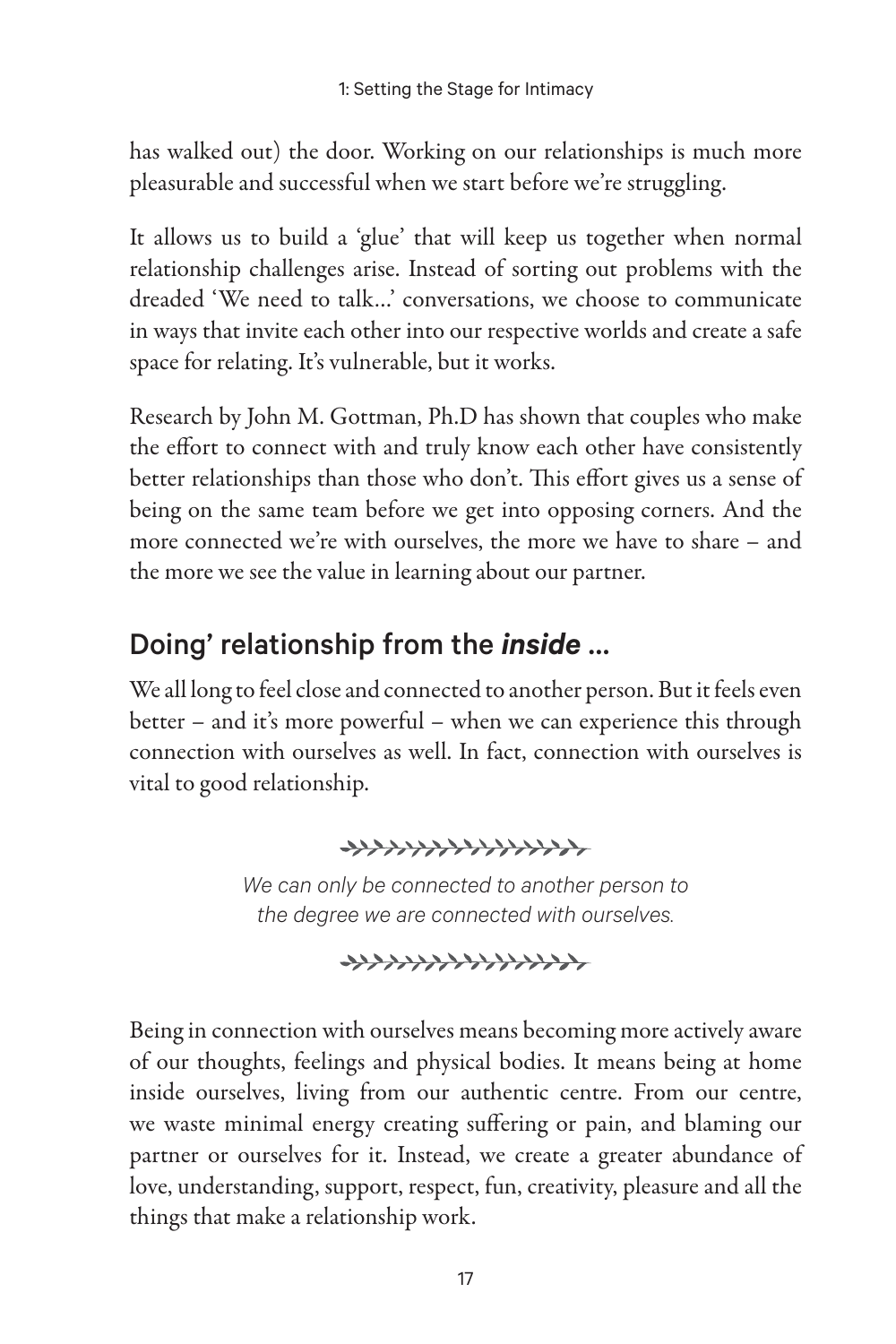## Another aspect of 'doing relationship' from the inside

A young couple comes to see us. They're both disconnected and hurting. She's fed up with his insensitive attempts at sex and wants something more intimate. He's bored with being told he's 'doing it wrong' and is about ready to give up, yet can't because he loves her. She's feeling hurt and frustrated and he's feeling rejected, shamed and lost.

#### *Do Men = Sex, Women = Love?*

What these two are acting out is a very common relationship scenario that's driven by the idea that men bring sex into a relationship and women bring love.

Graeme and I see this belief as another myth, and believe that challenging it transforms the potential for intimacy between men and women. It brings the walls of separation tumbling down and forms a part of the foundation we work from.

The stereotypical belief that men want sex and women want love works fine in the early days of relationship when both sex and love are abundant. But as the effortlessness of a new relationship fades, this view becomes at least a limitation and at worst a power-driven nightmare. This is because it puts the power within your relationship *outside* of you, and *into* the other.

As a man, you're left seeking what your woman controls – sex, for she has the ultimate veto rights. And as a woman, you're left seeking what you most desire from your man – his intimacy and his love, which has fallen away. This leaves both of you open to the deepest wounds of relationship: emotional abandonment and rejection. This dynamic can and does, of course, happen the other way around, but the underlying premise is the same – that what we most want lies outside our control. It's a very painful place to live.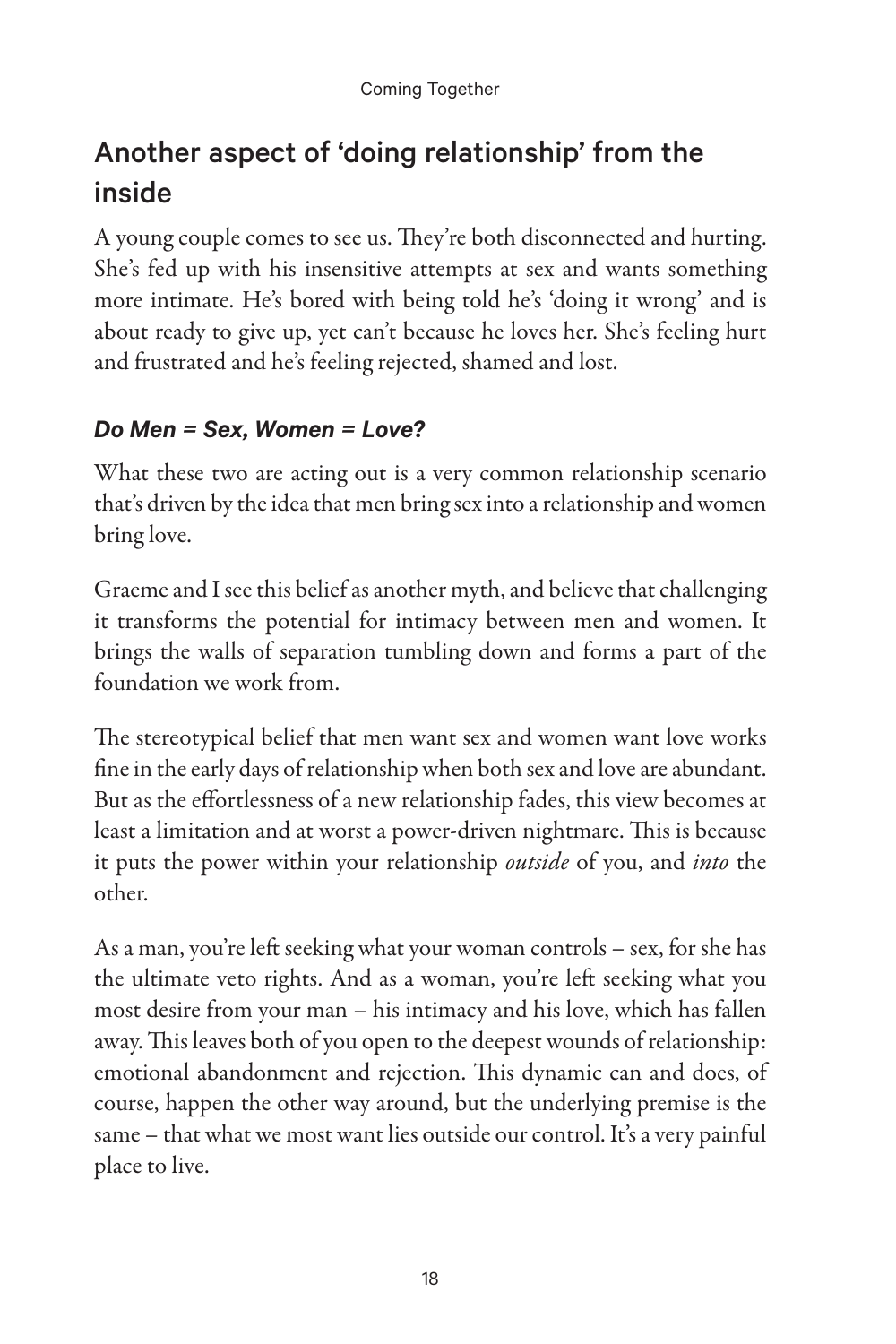What you might not realise in this equation is that when a man shuts down sexually from too much sexual rejection, he also shuts down emotionally, and you'll understand why shortly. His partner then chastises him for wanting sex whilst not being emotionally available.

The other side of this equation that is a woman who closes her heart from a lack of intimacy (both in sex and outside of it) shuts her sexuality down. Again, you'll understand why soon. Her partner then invalidates her for not being sexually available.

As a result, both partners try to micro-manage the other to get their needs met, playing out the old saying that 'women fake orgasms and men fake relationships'. Each person is left needing what the other has and feeling incomplete without it, like two halves seeking each other to make one whole. Or if you're playing out the opposite dynamic where men have the low interest in sex and women the high you might both be faking relationship and orgasms.

This is because each person is playing from their weaknesses. They're socially conditioned to believe that men's strengths are sex and women's strengths are love. This conditioning makes it easier to judge each other – seeing men as unfeeling, selfish masochists and women as cold-hearted, complaining withholders – than to create loving connection.

We find challenging this belief moves our clients from suffering to healing, bringing each person into a loving, juicy, authentic connection with both themselves and with each other.

## Men = Love, Women = Sex

Instead of looking to their partner (whom they can't control) each person needs look *inside of themselves* for what's missing (which they can). In doing so, they become more whole in themselves. The irony is that when our clients do this, they find to their surprise and joy that their partner is automatically more attracted to them, and will often fall over themselves to offer them what they long for.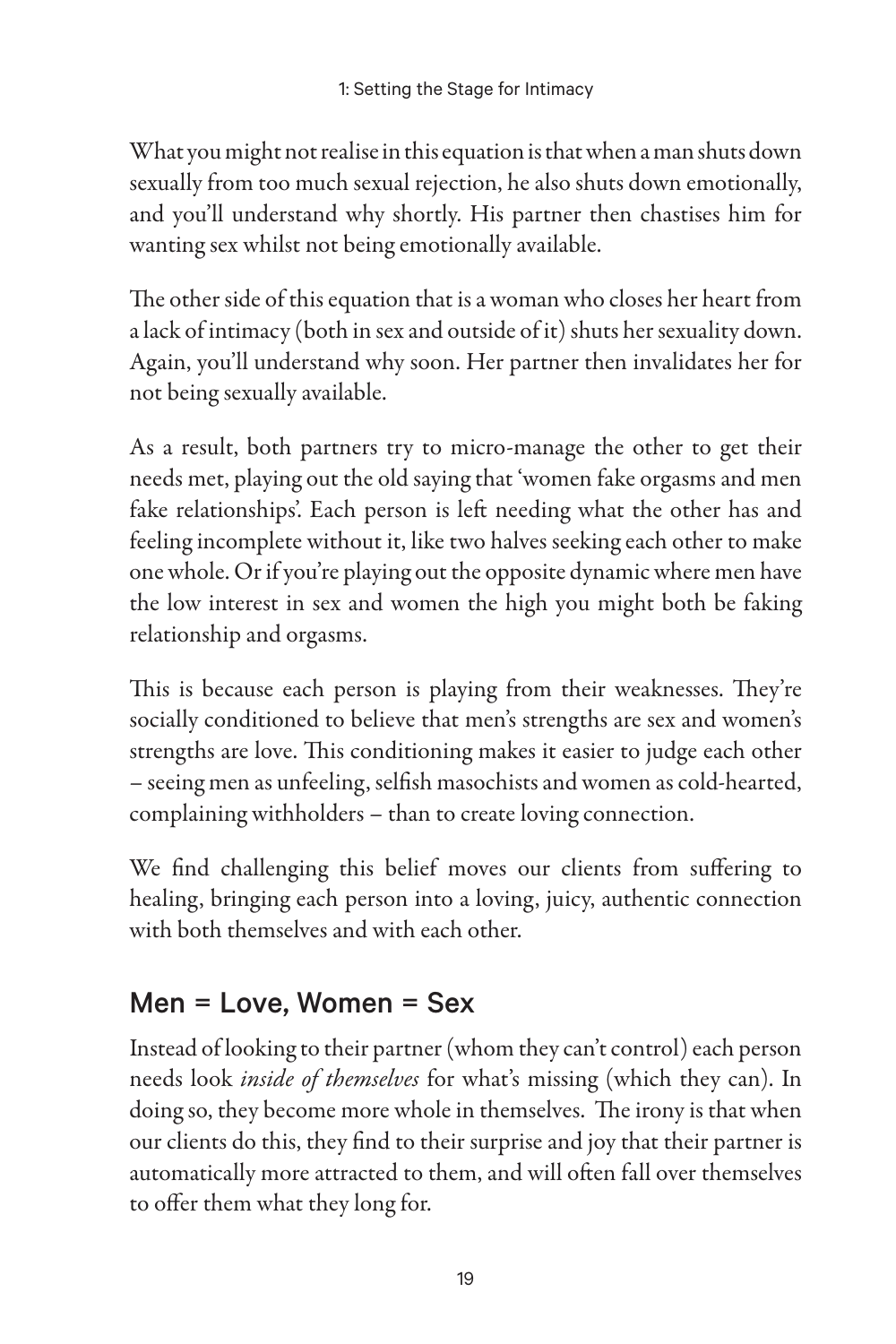## What do you look inside yourself for?

#### *Men: Your sexual-heart connection*

When you feel and own the power of your heart, and you're unafraid to connect it to your sex, you become empowered in yourself. You're no longer driven by your sexual desires; instead, they become a conscious choice. You step out of shame and make love rather than just 'get off '. You no longer feel the need to 'play the game' to get your desires met, so you can be your authentic self.

Sexual rejection becomes less painful because you remain connected to yourself – and meanwhile, rejection paradoxically becomes less likely. Your heart exudes a love that has power far beyond ego, romance or anything commonly seen as love in our current superficial society. You go fearlessly and deep into feeling and lovemaking, focussing on heartopening pleasure rather than on performance.

Your depth, passion and safety draws your woman close. It may also piss her off at times, as you'll be less manipulated by her agenda, and less likely to tolerate her being anything less than who she's capable of being. You'll have greater ability to take life head on, no matter what it brings.

#### *Women: Your heart-sexual connection*

When you own the power of your sexuality and are unafraid to connect it to your heart, you become empowered in yourself. You're no longer driven by a need for intimacy outside of yourself, because you find it within. You can step out of neediness, and embrace pleasure and connection, rather than being controlled by them.

You no longer feel the need to give yourself away in order to get your needs met: instead, you can be your authentic self. Emotional abandonment is less painful because you don't abandon yourself in your vulnerability. Paradoxically, abandonment becomes less likely. You know how to go willingly and joyously into pleasure, focussing on opening your heart to yourself rather than on getting love from your lover.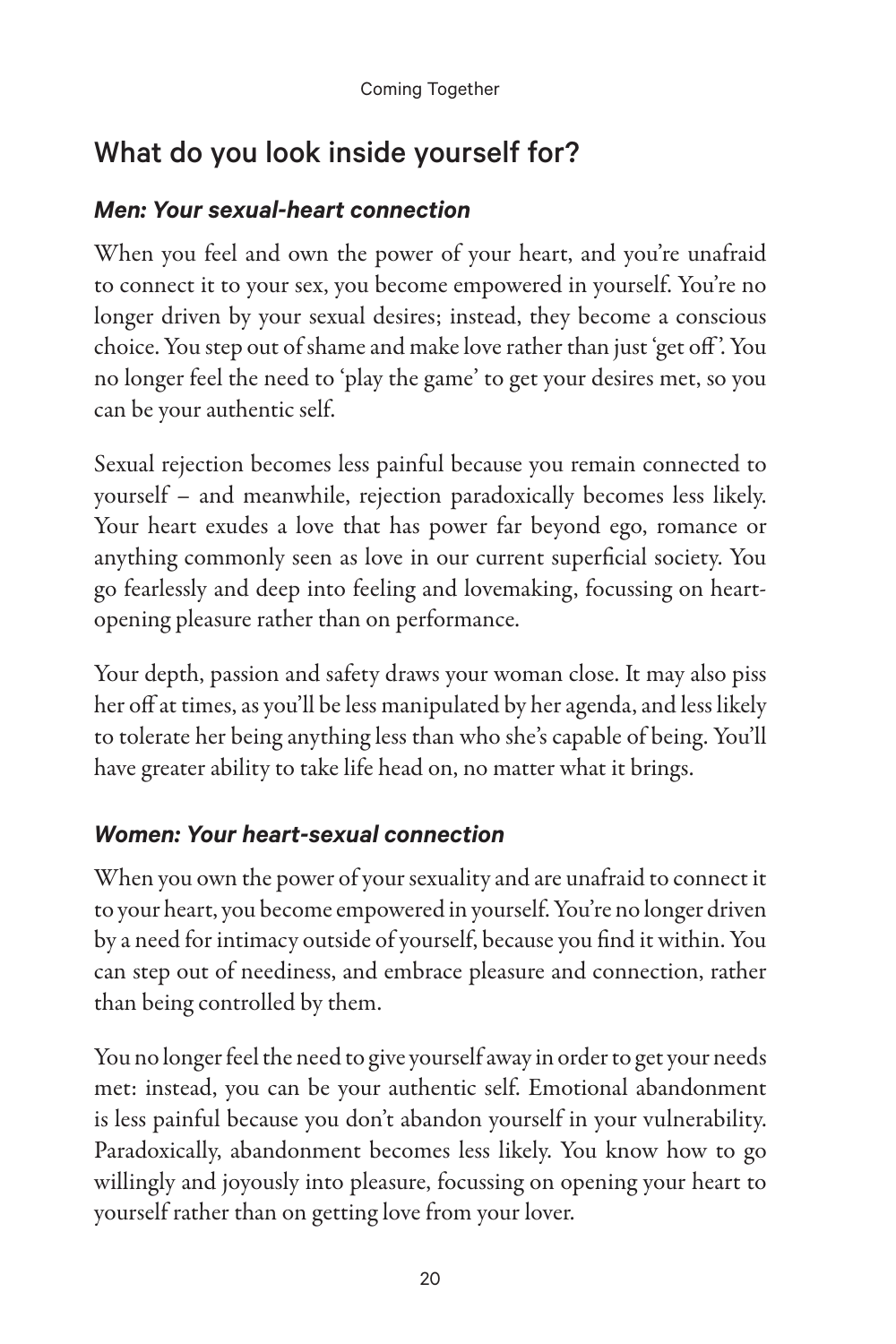Your radiance, juiciness and surrender will draw your man close. It may also piss him off, as you'll no longer tolerate anything less than his full presence. You can express yourself clearly and nurture others from a place of inner abundance, rather than need. You too will have an ability to stand up in life and be who you are, no matter what.

### Heart-sexual connection brings you home

*We see it over and over in our work with couples.*

\*\*\*\*\*\*\*\*\*\*\*\*\*\*\*\*\*\*\*\*\*\*

When we talk about heart-sexual connection, we're not talking about the specific actions of love and sex. Instead, we're talking about how you're being inside yourself in that place where love and sex arise from. What you then do with that way of being is up to you.

We're aware that these ideas have stereotypes and limitations of their own, and that each relationship will have their own version of this dynamic. That's why we believe it's worth exploring to find your own core of truth within it. Much is being said these days, due to an oft-repeated quote from the Dalai Lama, about the power of Western women to save the world. We think the world is too complex for the answer to be that simple and believe it will take open-hearted men as well as empowered women. We reveal how in the following pages.

#### *Men = Sex / Women = Love Myth Review*

- Take some time to review your response to these ideas. Was your immediate response that it was true for your spouse, but not for you? But if it is true for one, surely it is true for both?
- Ask yourself what is it that you most want from your partner? And ask them what is it they most want from you?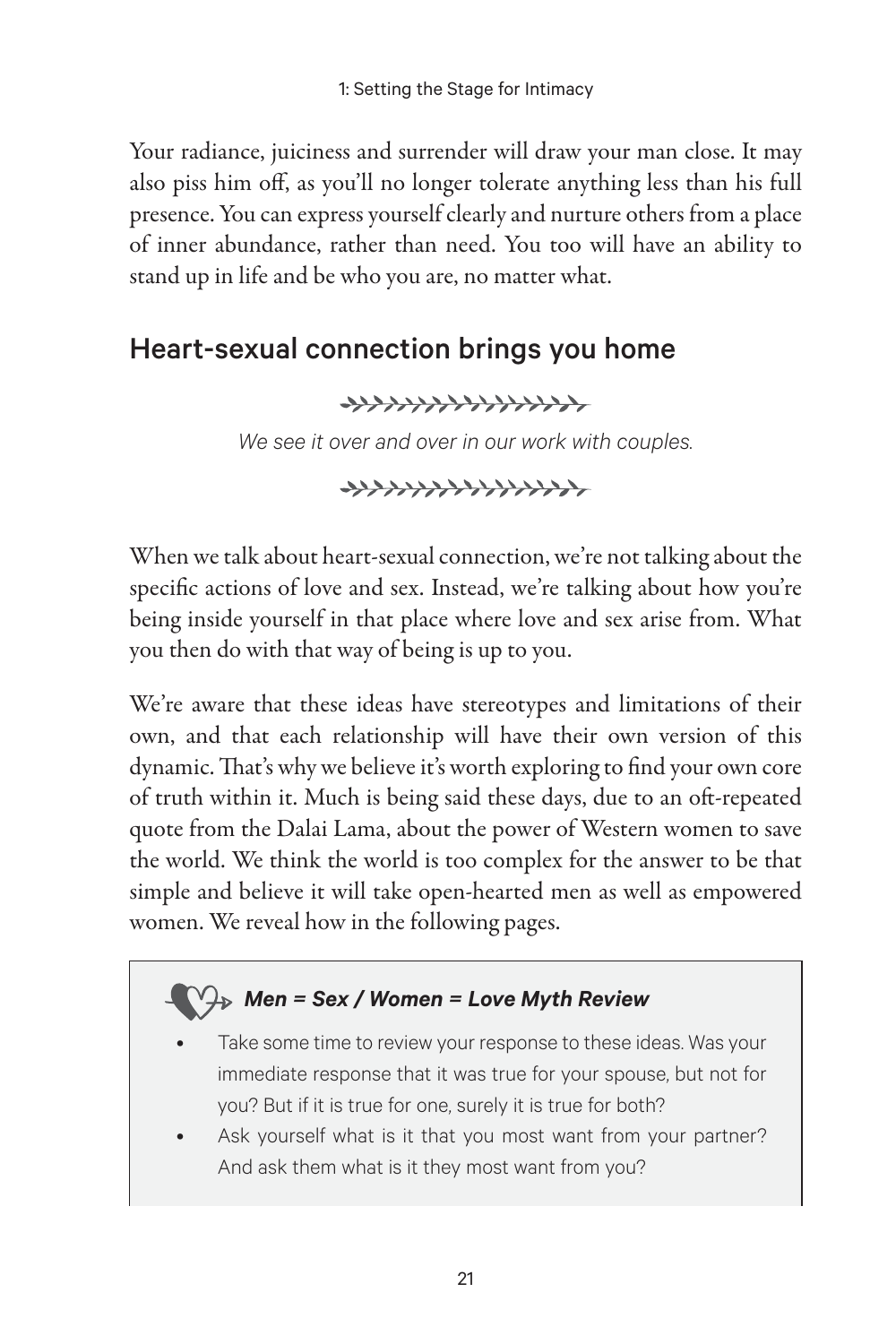## Annette, Graeme and Oztantra

Annette Baulch and Graeme Sudholz are specialist couples counsellors. Since 2006, they've facilitated Oztantra couples sessions, weekend workshops, Ultimate Couples Getaways and Ecstasy & Intimacy retreats for couples seeking more intimate and heart-connected relationships in Australia and overseas. They're known for changing lives through changing relationships. They're quietly achieving an enviable success rate in helping couples to stay happily together (the remainder have invariably left it too late before seeking assistance).

A couple themselves since 2002 they've created a depth of connection, intimacy, trust, honesty, pleasure, passion and purpose beyond their wildest dreams. Even better, it thrives in the face of the many challenges of harsh reality.

Annette and Graeme teach about relationship and sex in a personal, open-hearted and knowledgeable way that allows their clients to feel both heard and met. Their career choice was initially very confronting for a quite traditional couple, yet the rewards for both them and their clients have been profound. They're happy to meet couples wherever they're at – from simply wanting to spice up their sex life to illuminating love in their darkest corners.

You can visit Annette and Graeme at www.comingtogetherbook.com.au and www.oztantra.com or look out for them in magazine articles, radio and TV appearances, or their industry's annual Australasian conferences. They both have Diplomas in Counselling, and they're grateful to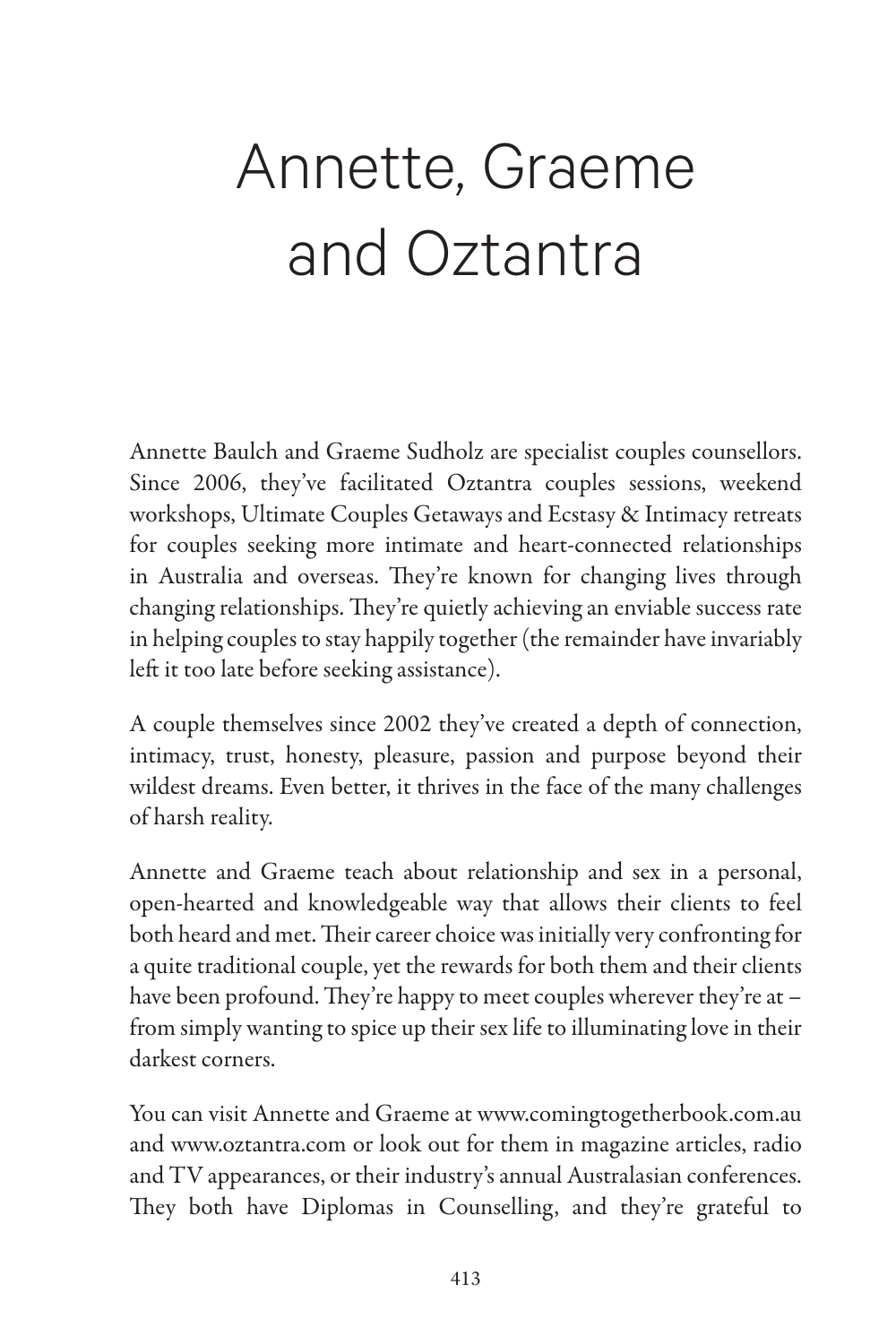have trained with some of the world's best practitioners of emotional intelligence, Tantra and relationships: Dr Jo Horwood, Nicholas De Castella, Charles & Caroline Muir, Oceana & Icarus, Bodhi Avinasha Deborah Anapol, PhD, and have been influenced by hundreds of others through the works that line their bookshelves. They've been invited to happy clients' weddings and anniversary celebrations that would not have happened without their support.

Annette and Graeme know all too well that many couples out there wonder behind closed doors if it's all worth it. They don't have all the answers (even though they're both approaching their 60s and should know better), but they're willing to take the journey with you to find them.